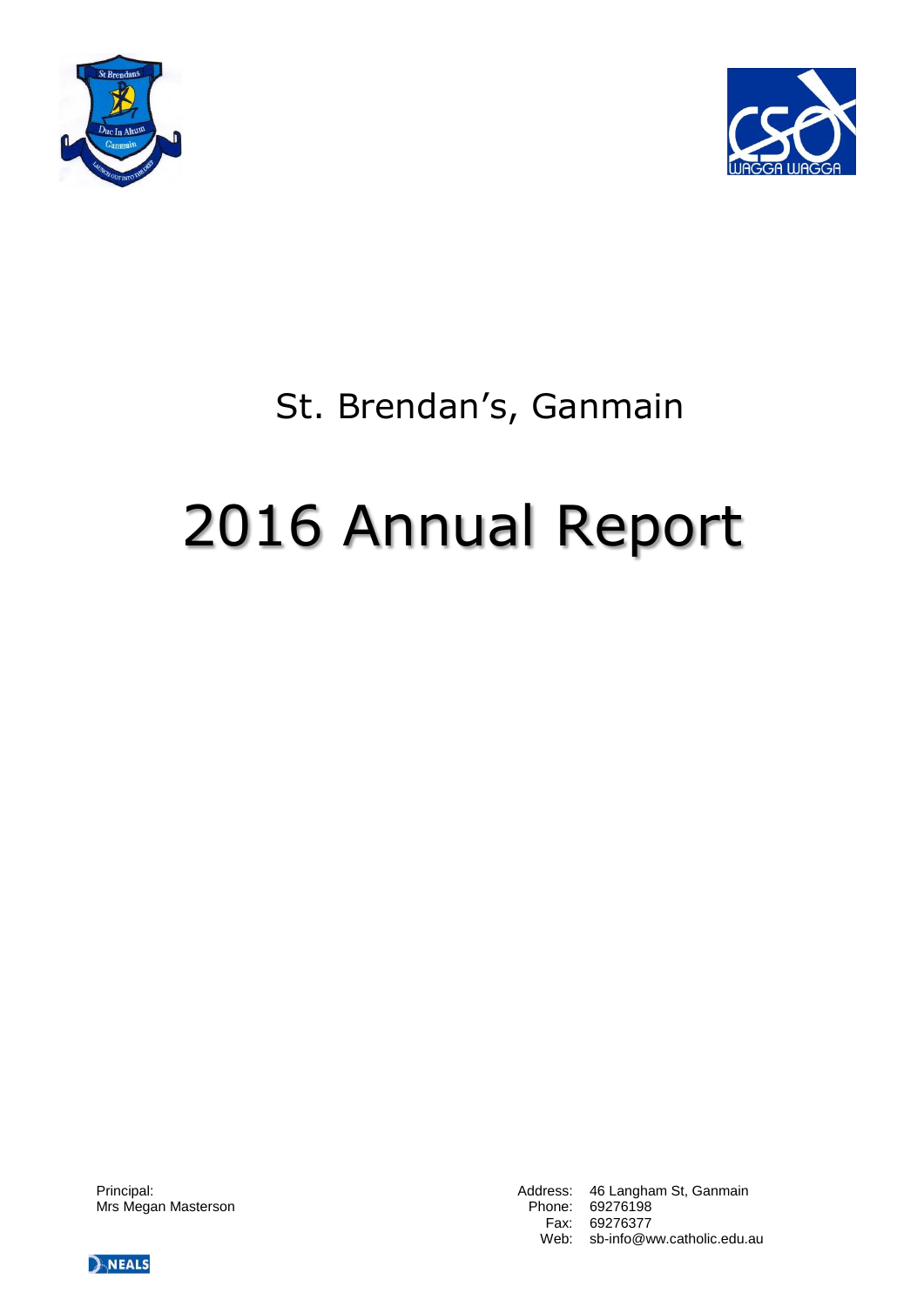# **About this Report**

**St. Brendan's, Ganmain** is registered by the NSW Education Standards Authority. The Catholic Schools Office, Wagga Wagga is the 'approved authority' for the Registration System formed under Section 39 of the Education Act 1990 (NSW).

The *Annual School Report to the Community* provides parents and the wider community with fair, reliable and objective information about **St. Brendan's, Ganmain** performance measure and policies, as determined by the Minister for Education. The *Report* also outlines information about initiatives and developments of major interest and importance during the year and the achievements arising from the implementation of the College's Annual Improvement Plan.

The *Report* demonstrates accountability to regulatory bodies, the **St. Brendan's, Ganmain** community and the Catholic Schools Office, Wagga Wagga. This *Report* has been approved by the Catholic Schools Office, Wagga Wagga in consultation with the School Consultant who monitors **St. Brendan's, Ganmain** has the appropriate processes in place to ensure compliance with all NSW Education Standards Authority, Teaching and Educational Standards, NSW requirements for Registration and Accreditation secondary schools and Registration primary schools.

This *Report* complements and is supplementary to **St. Brendan's, Ganmain** newsletters and other forms of communication. Further information about **St. Brendan's, Ganmain** may be obtained by contacting **St. Brendan's, Ganmain** or by visiting the **St. Brendan's, Ganmain** website.

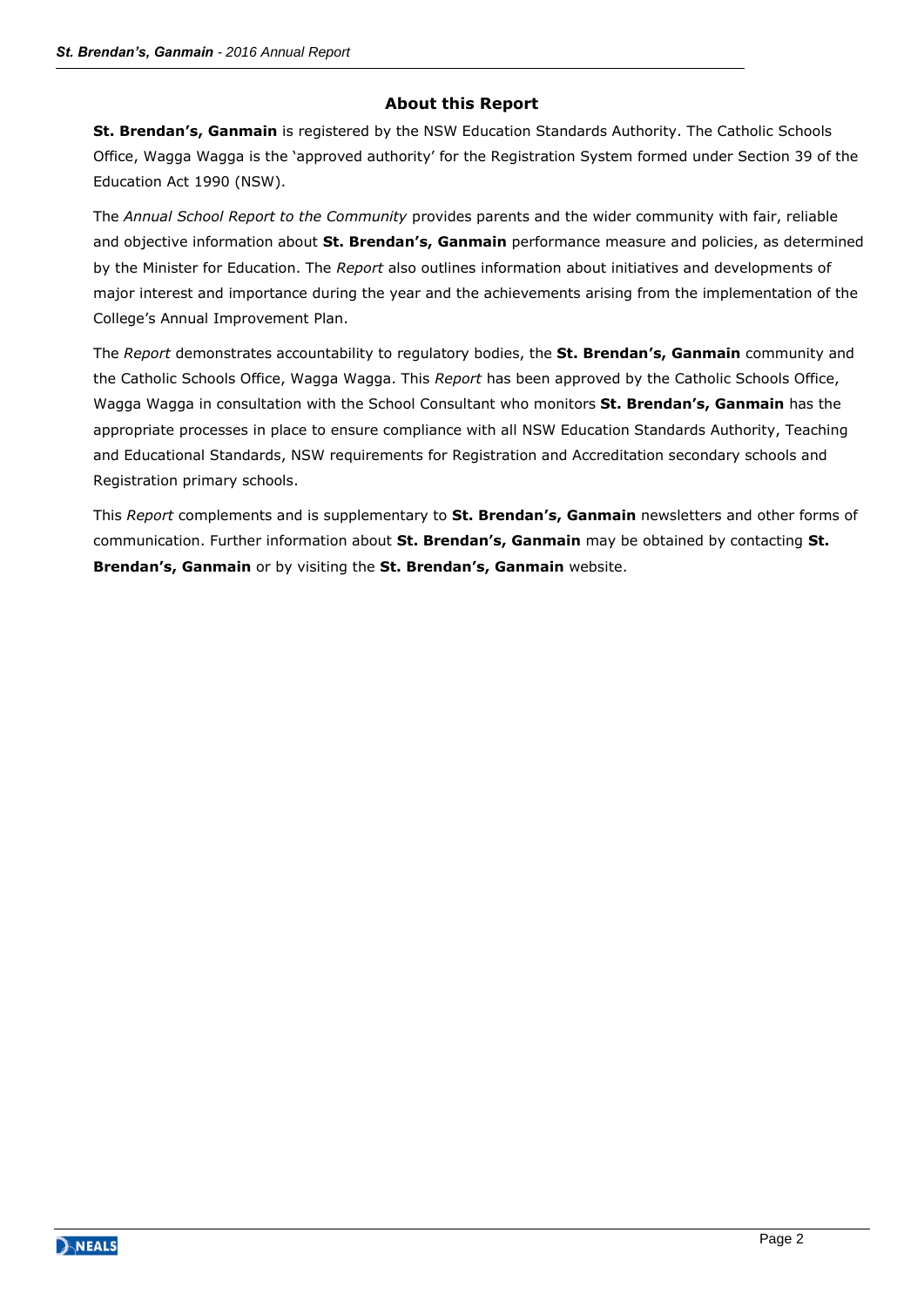# **Section 1: Message from Key Groups in Our School Community**

#### **Message from the Principal**

St. Brendan's is a very special school community and I am grateful for the many times we as a staff have felt supported throughout the year.

As a school community, we have achieved a lot this year including –

- The completion of refurbishments to the server room and sick bay and the arrival of more comfortable furniture for our students.
- Involvement in the Blue Earth program with Bill Lucas and the A3 music program with tutors from Melbourne.
- Implementation of the Seasons for Growth and Quick smart Mathematics programs.
- We celebrated the Sacraments of Holy Communion, Confirmation and Reconciliation.
- We have been involved in many professional collaborations with other schools and staff from the Catholic Schools Office which is of great benefit to our staff.

The staff are proud that our students are able to experience the same activities which support student learning as those attending larger schools and, with parental support, we work hard to ensure this happens. This year our students have attended a variety of interesting activities and excursions including:

- Trips to the Coolamon library, Borambola, the magic show, the peasant prince and the a3 concert in Junee.
- Visits to the Botanic gardens, life education van and the celebration of footy colours day.

There have been numerous sporting opportunities for our students including –

- The soccer gala day, netball clinics, soccer and cricket skills, Paul Kelly football and Jackie Murphy netball carnivals.
- We had representatives at the deanery and diocesan athletics and swimming carnivals as well as the diocesan cross country in Holbrook.

We are proud of the commitment our students show to their community.

 This year they sang for the senior citizens and at the CWA International day, hosted the biggest morning tea and raised money for the less fortunate on both Mission day and crazy sock day.

There is much to look forward to in 2017 including several new initiatives…

- The new association with Sydney University and the STEM project which is to be co-ordinated by Kathy Sase.
- The beginning of fully subsidised tuition for many of our students who will begin learning a musical instrument.
- The invitation to all families to be involved in a program designed to strengthen links between home and school in order to develop collaborative practices which will benefit our students.

I am grateful to the following people for their support of myself, the staff and the school community this year.

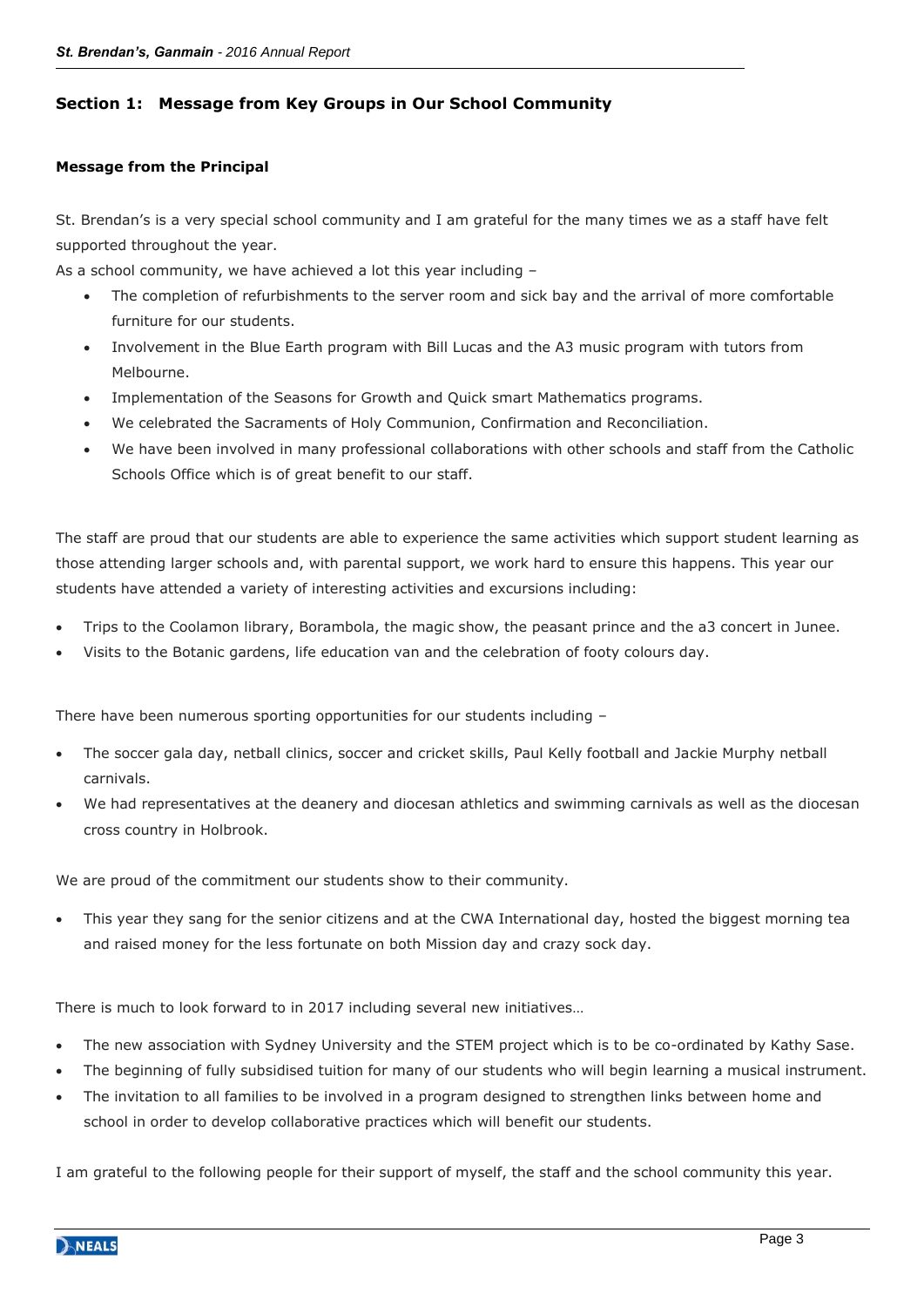Thank you, Father Darlow, for your support of us all at St. Brendan's and for giving of your time each week to teach the students. We value this commitment and appreciate the link this provides between parish and school.

Thank you to Warwick Smith and the members of the school council for their assistance and commitment throughout the year. The productive conversation of school council meetings in order to make valuable decisions for our school is valued and appreciated.

Thank you to the executive of the P and F as well as those parents who have been able to attend meetings throughout the year to share ideas and make suggestions. Thank you especially to the P and F for their financial support of the school. We are blessed to have a parent community who are so enthusiastic and keen to be involved in the life of the school.

Thank you to the wonderful staff of St Brendan's. There have been many times during the year when each of you has gone above and beyond for the students at our school. Your enthusiasm, commitment and tireless dedication is very much appreciated as is your willingness to continually reflect on the way we do things so that we can provide a contemporary learning community and a caring environment for our students.

Thank you to the students of St. Brendan's – you are very special young people who care for and support each other both in the classroom and in the playground. I join with your teachers in congratulating each of you for your hard work and enthusiasm for learning new things. Our school motto, 'Launch out into the deep' inspires us all to do our best in all aspects of personal and school life and you certainly do this.

Megan Masterson - Principal

#### **Message from the Parent Body**

In 2016, the School Council continued in its active role in supporting the smooth running of St. Brendan's. The School Council has continued to support the Principal in maintaining the management of the school's finances and resources. The P and F plays an important role in raising funds for the school and is an essential component of our ongoing growth. The P and F raised a significant amount of money through various fundraising events but predominantly via the popular catering committee. The P and F donated \$12,000 to the school this year which has contributed to running costs of the school and the purchase of new resources to support student learning. The efforts and the money raised was truly appreciated by the staff and students. Thank you to all the School Council members and the members of the P & F for their support, time and effort in fundraising, catering and working bees. To the staff and Fr. Justin Darlow for their dedication and care in all the work they do.

Warwick Smith - President of the School Council

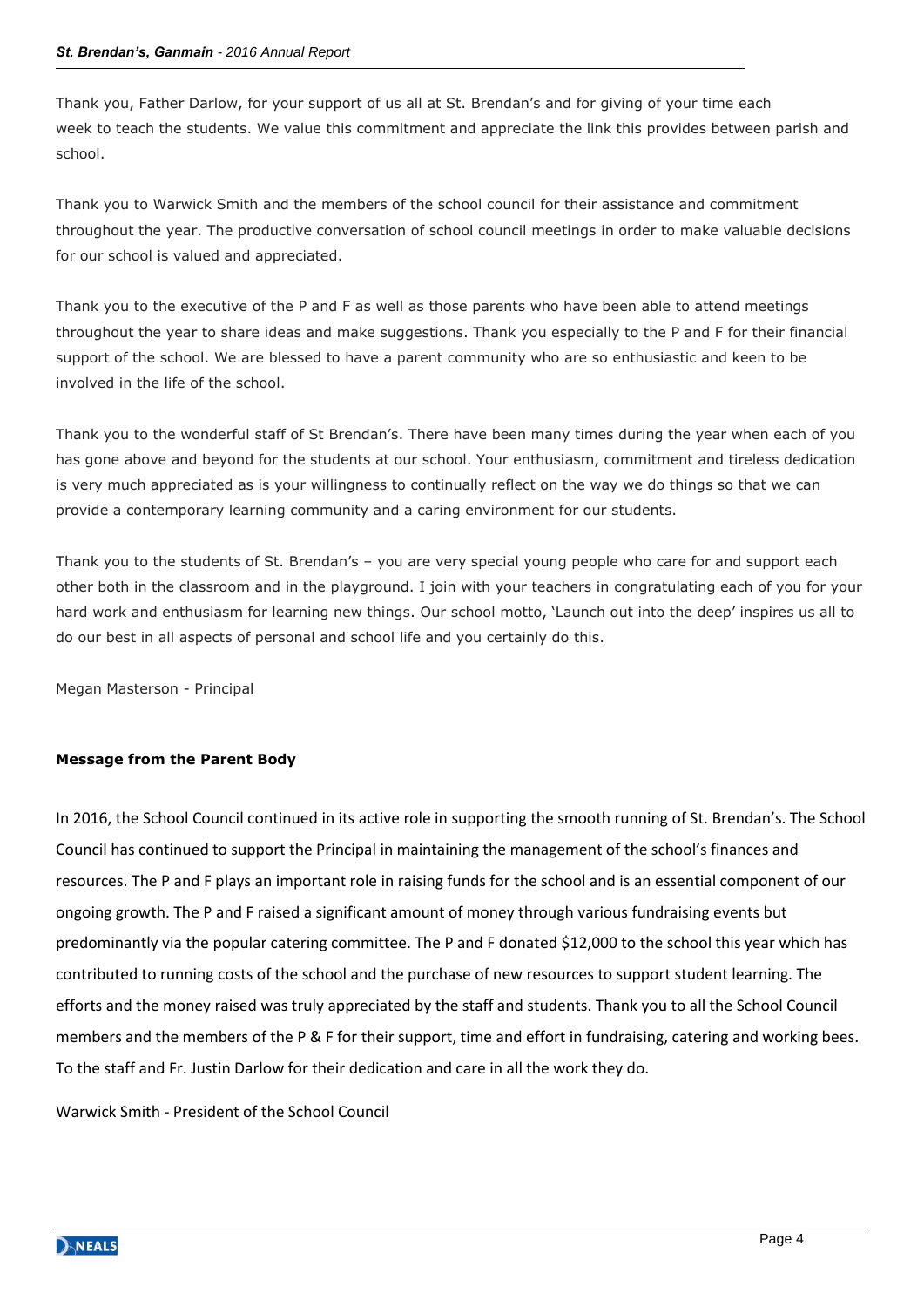#### **Message from the Student Body**

# K/1/2 class

We have had a very busy year in K/1/2 this year. Our favourite activities included the Crazy Sock Day where everyone looked funny wearing odd and colourful socks to raise money for the Missions. We learnt new skills in both cricket and soccer and had great fun participating in Blue Earth with Mr Lucas to learn new sport skills. We enjoyed Little Bits with Mrs Gardiner where we had to create something that moved from the special materials she had with her. Our excursion to Borambola was fantastic! We travelled by coach and even though it was very hot we had fun Rock Climbing, using bow and arrows in Archery and Low Ropes which was really tricky and you needed to balance carefully. We had lots of fun on our Mission Day. Year Two were able to run a stall with the seniors. Throwing water bomb balloons at people was the best! The best part is that we get to have fun, learn lots and be with our friends every day.

#### 3/4/5/6 class

The Senior Classroom has enjoyed many activities throughout the year. We have represented our school, Deanery and Diocese at Sporting Carnivals and have participated in the a3 music program which was a huge success. We have made great gains in our learning and are very proud of contribution to school life at St Brendan's. In particular we would like to individually name the highlights of our year.

Jakob - As I finish my time at St Brendan's I am proud to have represented my school at the Shire Council Leadership Day, I participated in sporting carnivals and made new friends in our Deanery and Diocese. I love that at St Brendan's we get so many opportunities to learn about different subjects in different ways, not just in class. We have people visit our school e.g. Remembrance Day, a3, Anzac Day March, Borambola and represent school at community functions. If someone asked me what I like about St Brendan's I would say my friends, the staff and teachers and the opportunities that we get because we are a small school.

Montanna - I am proud of my progress with number recognition, I have improved in swimming and participated in the school carnival without assistance. I enjoyed the Yr 5 Just Leadership Day and met some girls who I may attend high school with. I love that at St Brendan's everyone is welcoming.

William - I have loved having the chance to go to Borambola, be a part of the a3 concert, the Just Leadership Day and being able to represent my school at sporting events. I love that there aren't many students at St Brendan's because we get more opportunities to go places. St Brendan's is a good school because everyone is nice.

Elcie - I am happy I came to St Brendan's this year. The teachers are nice, they encourage us to learn, they make me work as hard as I can. I love going to Quick smart and I being a part of a3 choral music concert. Catholic schools feel different, we learn about Jesus, God and Mary. I like listening to the stories about them. I am proud of my sporting achievements this year, I have represented St Brendan's in swimming, athletics and cross country.

Anna - I am proud of my achievements this year when representing St Brendan's at different carnivals. I am glad I am a part of Quick smart, it helps me when I do Maths in class. I have learnt a lot in class this year. I am proud of getting a major award at our Presentation for my commitment to learning. I love that at everyone at ST Brendan's knows everyone's name and we look out for each other.

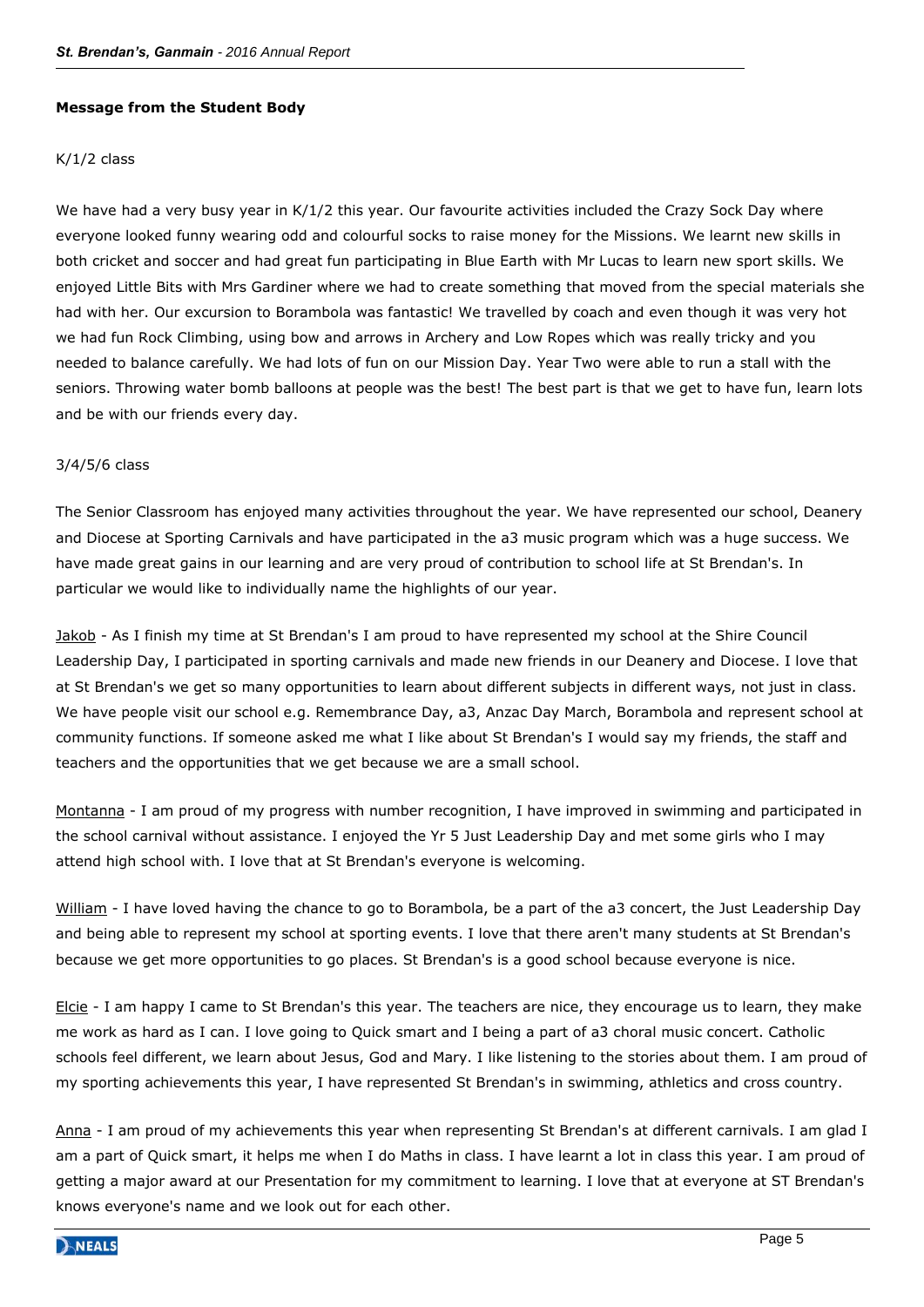Noah - I am proud to have received the academic award for Stage 2 this year. I have enjoyed learning this year. I am happy that everyone in our classroom has their own chrome book. We use google classroom a lot for our work. We don't use lots of worksheets and we can access our learning anytime. I loved being a part of a3, we got to learn new songs from enthusiastic teachers. Everyone is kind at St Brendan's, our school is not crowded, we have good learning environments with big rooms, colourful furniture that makes me feel happy and comfortable when I am learning.

Charlize - I enjoyed participating in Blue Earth this year. We played skill games that taught us about not worrying if you don't win, teamwork, having fun and being active. I have enjoyed being a part of the choir at school masses and being chosen to be a part of the choral group at the a3 concert. I am that I have my own chrome book and we can work with them anywhere in the classroom. They are light, I can store my writing and go back to it to edit and improve my texts. The teachers are nice, they challenge us to work hard and encourage us to work hard and do our best. I have written more when writing and am proud of my stories.

Dallas - I was quite surprised I received the Earnest Endeavour Award this year, but I was proud of myself. I have improved in my writing and my Maths this year. I think Quick smart has helped me feel more confident when I do Maths in class. My teacher has challenged me when I am writing to do more. It was tough at first but I am glad she pushed me because I like enjoy writing more now. I loved participating in the a3 choral group. I was amazed but scared I got chosen to sing a solo part. I got to represent ST Brendan's in cross country and running. I love representing St Brendan's because it's my school. I love that my dad came here too.

Lacey - I like going on excursions. We have been to Borambola, to Coolamon for plays, band demos. I like that we have our own chrome books, they are not heavy and you can use them anywhere in our room. Our rooms are big, we have comfy furniture and it helps me feel comfortable when I am learning. I have moved my learning forward this year, I have been concentrating and I want to do my best. The people at St Brendan's are friendly, I have good friends and the teachers are nice. All the people at St Brendan's look out for each other.

Aidan - I am proud of my work this year, especially with my writing. My teacher expects a lot when I am writing and this makes me work hard and always try to improve my punctuation, and editing. I was so proud to be chosen for a drama role in the a3 concert. I was excited and a bit nervous but I love being on stage in front of lots of people. I love the teachers at St Brendan's because they look out for people. I achieved a very special award for my persistence and resilience. I have tried hard to help people this year and I have tried to not give up when I am working.

Lucas - I am happy with my year at St Brendan's. I really loved being a part of the a3 concert. I was felt good when I was chosen for a drama role in the concert. St Brendan's is a good school. I have lots of friends and I got lots of work done throughout the year. The teachers challenge me to learn and focus on my work. We have good facilities to work with, eg. Chrome books, good furniture and lots of books. I am proud of my progress with my writing this year.

Lana S - I enjoyed the lessons and when we went to the a3 concert this year. It was fun, the teachers were funny and they cheered us on. I learnt new things this year. I improved my writing with lots of practice. This my first year at a Catholic school, it is fun and I have more friends here. We have comfy chairs, they help me concentrate. We have big areas to play and the people are nice. I am proud of my year, I am glad we get to go on excursions.

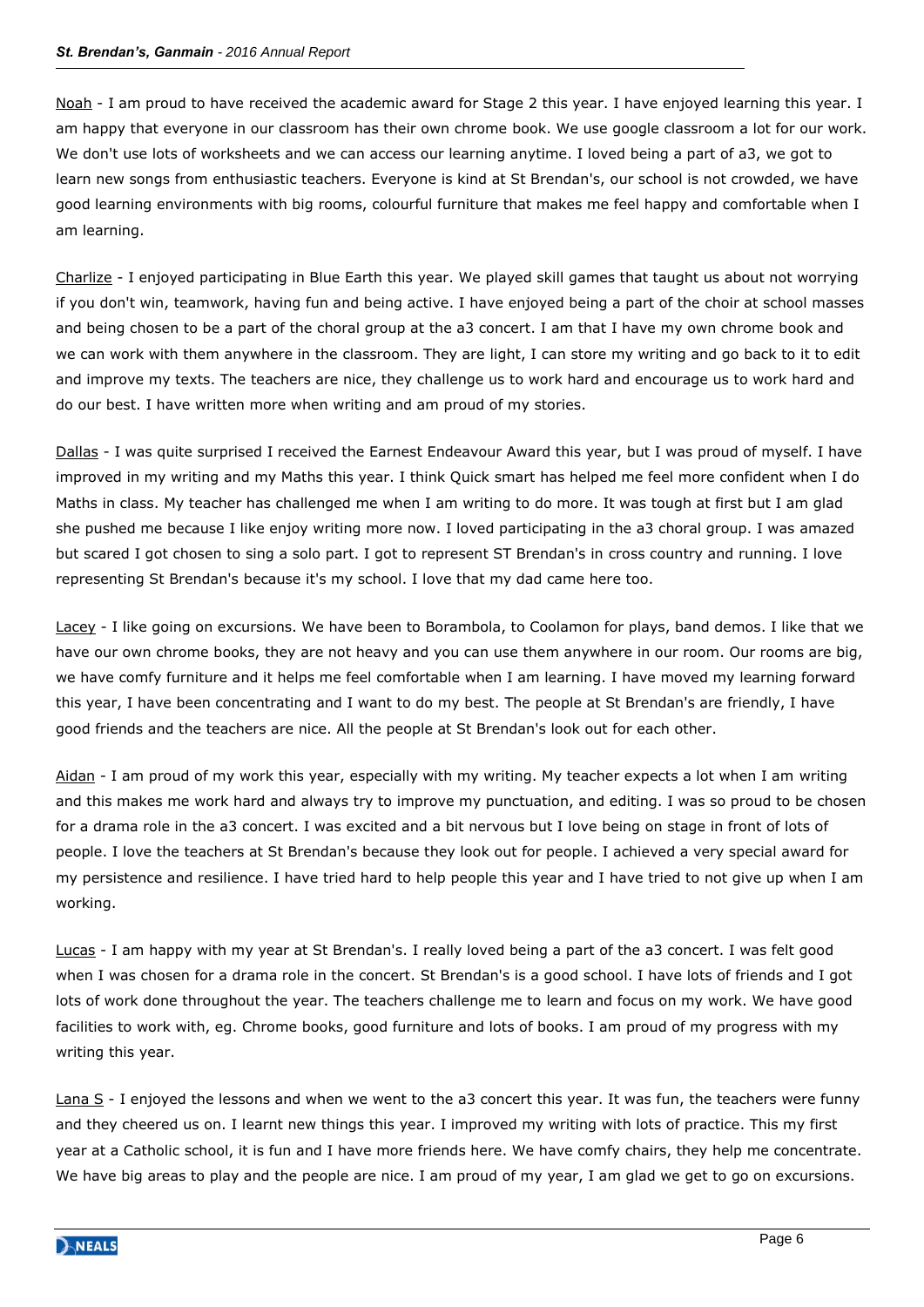Spencer - I am proud of the way I tried this year and of the good results I got with my learning. The work was harder and challenging, I liked this because helped me prepare for year 4. I loved a3 because we learnt lots of dances and songs. I liked that we got to participate in the soccer skills and gala day and cricket skills. We have lots of things in our room that help us learn.

Nicholas - I loved participating in the a3 concert at Junee. We have our own chrome books, we don't have to share this helps me focus on my Maths and improve how I use technology. At St Brendan's we have Quick smart, I like these sessions. We get to go on excursions, like to Borambola. We play lots of sport at St Brendan's, we have played football, touch, cricket skills, soccer skills, I really liked these activities. The students are fun to play with. The teachers push me and challenge with my work.

Bryson - I have learnt more things this year, I have improved my effort in class. My teacher doesn't let me slack off, she makes me work and do my best. I represented St Brendan's at Diocesan in swimming, athletics and cross country. I know everyone at St Brendan's, I feel safe here and welcomed here. I enjoy playing with my friends at St Brendan's. We have fun together.

Summer - This year the whole school went to Borambola. We got to do fun games and we all worked together. This year my writing has improved, it is neater and my stories are longer. My teacher makes me write more and encourages me to write more interesting stories. I am proud that I represented my school at Diocesan swimming. I have good friends here, they encourage each other. Our classroom has soft, bright furniture that is comfortable to sit on when we learn. We have chrome books and I am confident when I use it. We can put all our work on our drive. We can go back and edit our work. I have worked hard this year.

Lana M - I like how we have chrome books in our classroom. They are easy to use and move around with. We use google classroom and store our work in our drive. We have a chance to go back to our work and improve it. The work this year has been a little bit challenging, I am more of an independent learner this year. This is good because I am responsible for my own learning. I loved a3 because of the concert and I got chosen to be in the drama section. I was nervous but I felt good when I finished because I did something in front of a big audience. At St Brendan's we get to do heaps of fun things, like sport, musical activities and we go on a lot of excursions and do community things like Anzac Day and sing for Seniors. I have good friends to play with, and fun teachers to do things with.

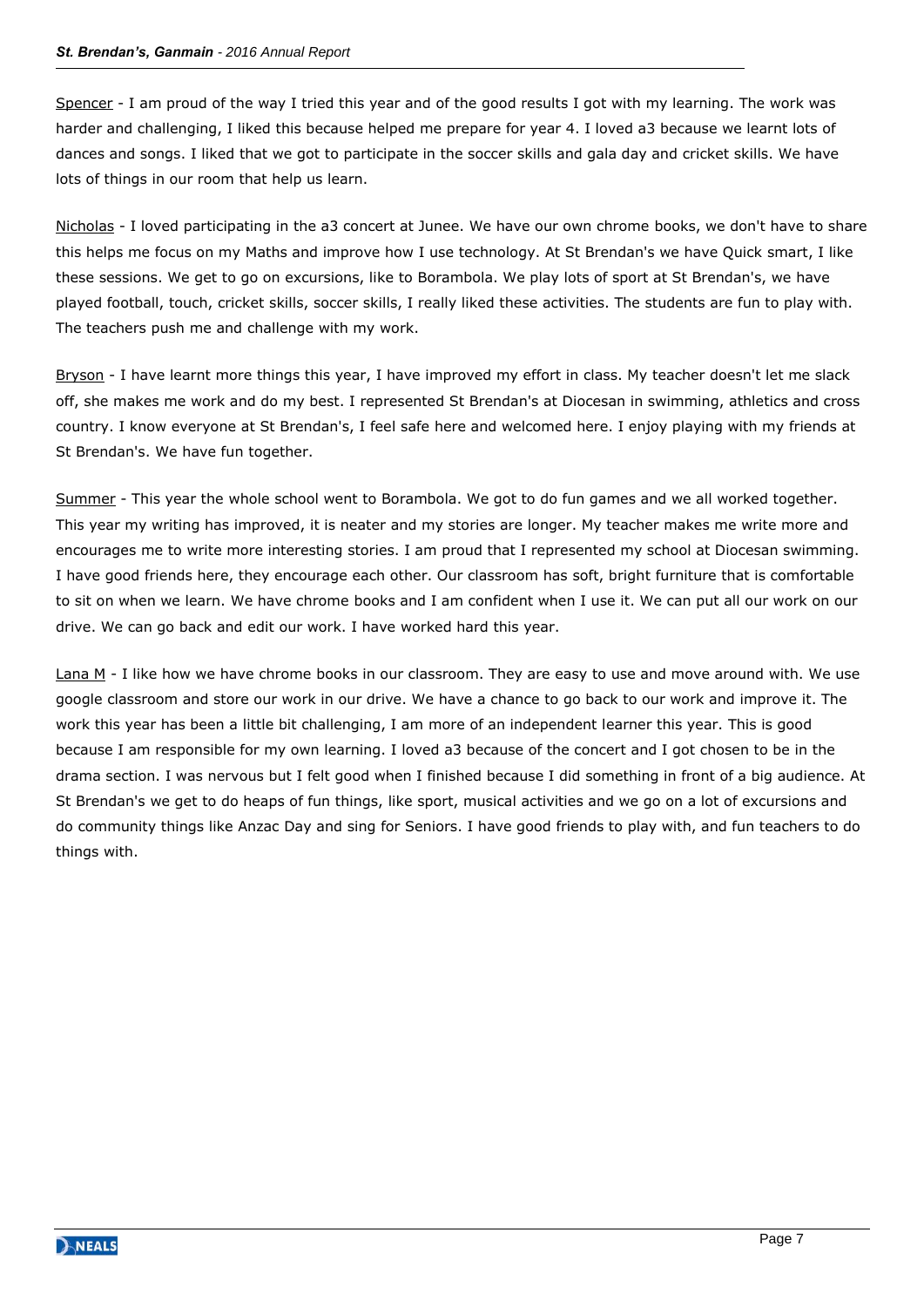# **Section 2 : School Features/Context**

St Brendan's Primary School is situated in the small rural township of Ganmain, approximately fifty-five kilometres northwest of Wagga Wagga in the Riverina district of Southern New South Wales. The school is part of St Brendan's Parish and the wider Ganmain community.

The Catholic community of Ganmain is also rich in history. From humble beginnings in 1907 with the dedicated governance of the Presentation order of sisters through to the Dominican sisters and lay principals, the school has always upheld and nurtured the rich faith traditions and practices and offers an educational setting for those families seeking a Catholic education for their children. To this day, as a school community we remain dedicated to those ideals and endeavour to prepare our students to eventually take their place in society as confident, responsible, caring, global citizens who are well educated and grounded in faith, learning, care, service and stewardship for the good of all.

Our purpose is to educate and support each student in their academic, spiritual, social and physical development and engage them in quality educational activities that set them up for a positive future.

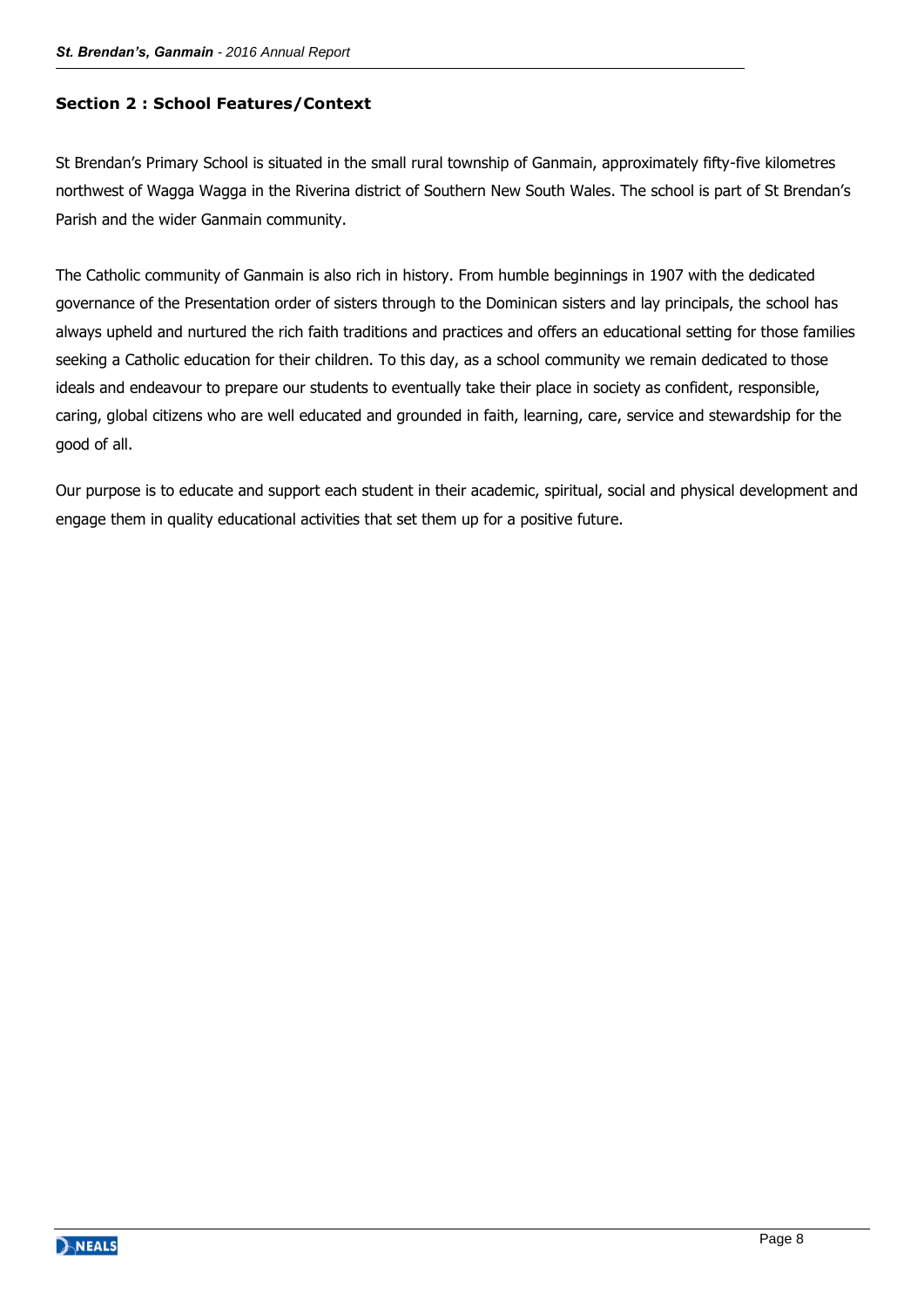# **Section 3: Student Profile**

The following information describes the student profile for 2016:

|    |    | Girls Boys LBOTE* Indigenous Total |    |
|----|----|------------------------------------|----|
| 16 | 24 |                                    | 4በ |

\*Language background other than English

# **Enrolment Policy**

The Diocese of Wagga Wagga has established an [Enrolment Policy](http://web.csoww.catholic.edu.au/LinkClick.aspx?fileticket=44XzXs_VxD4%3d&tabid=168)† **Could the links be checked and made active to current documents** which is implemented by all systemic schools in the Diocese.

The implementation of this policy is monitored by the Catholic Schools Office.

†Copies of this policy and other policies in this report may be obtained from the **[Catholic Schools Office](http://web.csoww.catholic.edu.au/AboutCSOWagga/Policydocuments/tabid/67/Default.aspx)  [website](http://web.csoww.catholic.edu.au/AboutCSOWagga/Policydocuments/tabid/67/Default.aspx)** or by contacting the Catholic Schools Office.

St. Brendan's School is open to all students whose parents seek Catholic education for them.

It is an expectation that the parents /guardian support the school's religious, educational and community goals.

A transition program is organised annually to assist in the enrolment process.

No Catholic child will be refused a Catholic education on financial grounds.

# **Student Attendance and Retention Rates**

| Year              | <b>Attendance %</b> |  |
|-------------------|---------------------|--|
| Kinder            | 92                  |  |
| Year 1            | 93                  |  |
| Year <sub>2</sub> | 93                  |  |
| Year <sub>3</sub> | 94                  |  |
| Year 4            | 90                  |  |
| Year 5            | 91                  |  |
| Year <sub>6</sub> | 96                  |  |

The average student attendance rate for 2016 was 93%.

Regular attendance at school is essential if students are to maximise their potential. **St. Brendan's, Ganmain,**  in partnership with parents, is responsible for promoting the regular attendance of students. While parents are legally responsible for the regular attendance of their children, College staff/ school staff as part of their duty of care, monitor part or whole day absences.

**St. Brendan's, Ganmain** staff, under the Principal's leadership, support the regular attendance of students by:

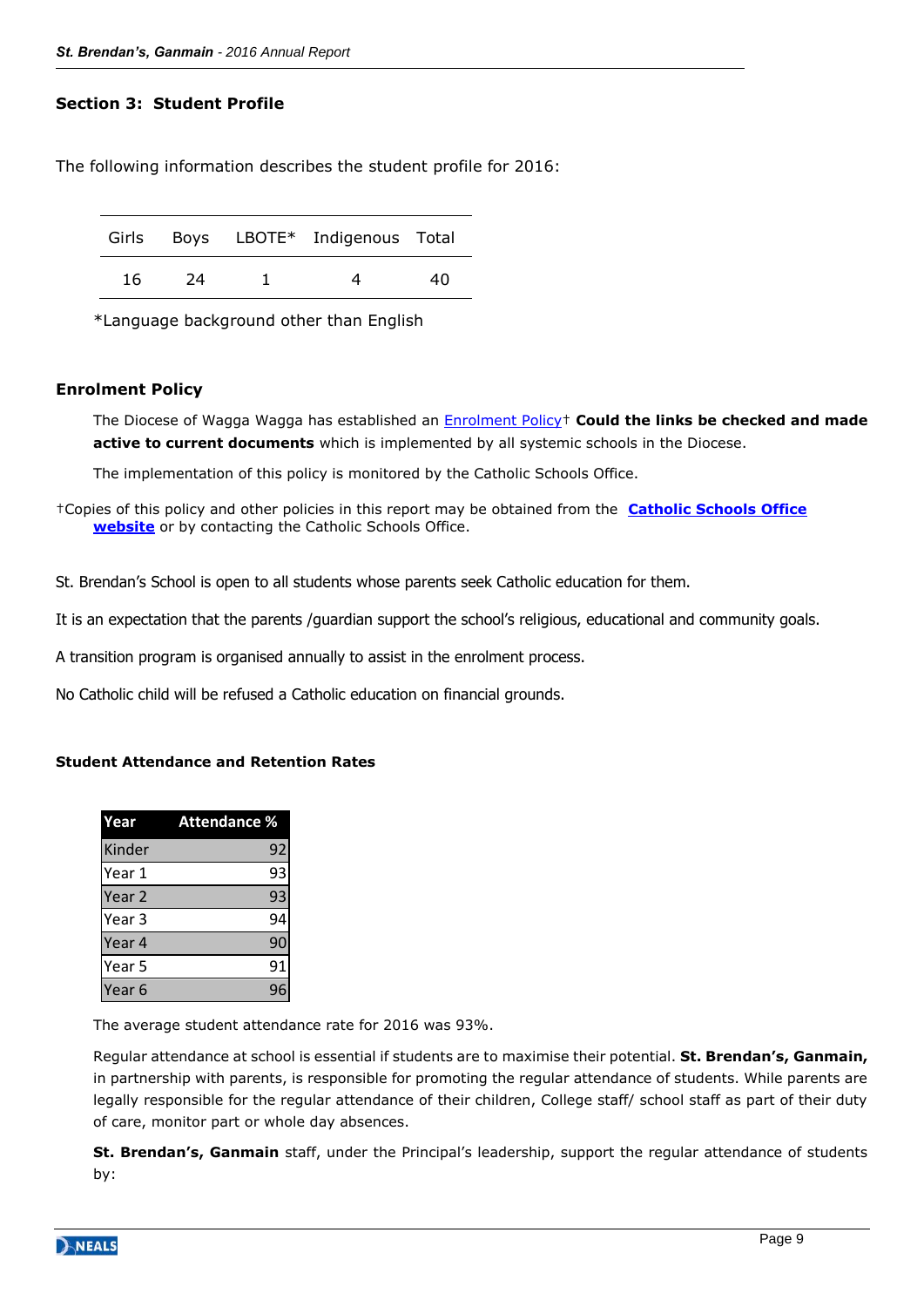- providing a caring teaching and learning environment which fosters students' sense of wellbeing and belonging to the **St. Brendan's, Ganmain** community;
- maintaining accurate records of student attendance;
- recognising and rewarding excellent and improved student attendance;
- implementing programs and practices to address attendance issues when they arise.

The Principal is responsible for supporting the regular attendance of students by ensuring that:

- parents and students are regularly informed of attendance requirements and the consequences of unsatisfactory attendance;
- all cases of unsatisfactory attendance and part or full day absences from school are investigated promptly and that appropriate intervention strategies are implemented;
- the Director of Catholic Schools or designated Catholic Schools Office Wagga Wagga officer is provided with regular information about students for whom chronic non-attendance is an issue and for whom College/School strategies have failed to restore regular attendance.

# **Section 4: Staffing Profile**

The NSW government requires that this report details the number of teachers in each of the following categories:

- a) have teaching qualifications from a higher education institution within Australia or as recognised within the National Office of Overseas Skills Recognition (AEI-NOOSR) guidelines
- b) have qualifications as a graduate from a higher education institution within Australia or one recognised within the AEI-NOOSR guidelines but lack formal teacher education qualifications
- c) do not have qualifications as described in (a) or (b) but have relevant successful teaching experience or appropriate knowledge relevant to the teaching context. Such teachers must have been employed:
	- to 'teach' in NSW before 1 October 2004 (either on a permanent, casual or temporary basis), and
	- as a 'teacher' during the last five (5) years in a permanent, casual or temporary capacity.

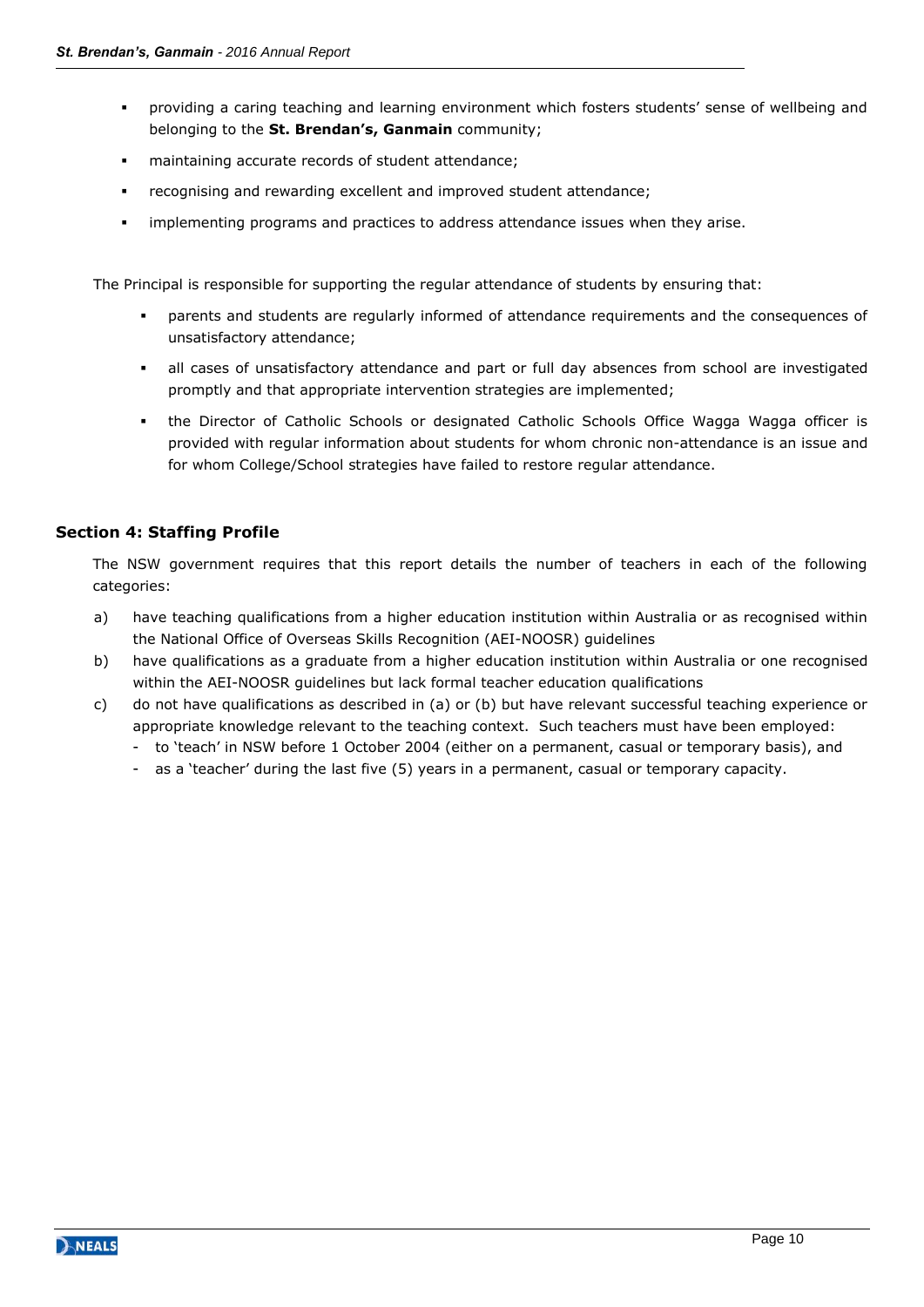# **Teacher Standards**

The following table sets out the number of teachers who fall into each of the categories determined by the NSW Education Standards Authority.

|   | <b>Teacher Qualification</b>                                                                                                                     | Number of<br><b>Teachers</b> |
|---|--------------------------------------------------------------------------------------------------------------------------------------------------|------------------------------|
| a | Those having formal qualifications from a recognised higher education<br>institution or equivalent                                               | 4                            |
| b | Those having graduate qualifications but not a formal teaching<br>qualification from a recognised higher education institution or<br>equivalent. | 0                            |

The following information describes the staffing profile for 2016:

| Total Teaching Staff * | <b>Total Non-Teaching Staff</b> | <b>Combined Total</b> |
|------------------------|---------------------------------|-----------------------|
|                        |                                 |                       |

\*This number includes x Fulltime teachers and x part-time teachers

| Percentage of staff who are indigenous |  |
|----------------------------------------|--|
|                                        |  |

#### **Professional Learning**

The ongoing professional development of each staff member is highly valued. Professional learning can take many forms including whole school staff days, subject specific in service courses, meetings, conferences and a range of professional learning programs provided by the Catholic Schools Office Wagga Wagga.

Over the course of the year the principal, Mrs. Megan Masterson, and teaching staff Mrs. Kathy Sase, Mrs. Julie Guthrie and Mrs. Ros Guthrie have attended professional development days designed to assist them in their pedagogy, at staff meetings, diocesan meetings and also with CSO support.

Staff have had training in implementing the NSW syllabus for the Australian Curriculum and have begun preparing for the introduction of the Geography curricula in 2017.

Staff have undertaken professional development in the Anita Chin Mathematics modules and The National School Improvement Tool. They have attended several meetings to learn more about the Presentation heritage of the school.

Teachers have prepared 'professional learning plans' which align to the Australian Professional Standards for Teachers. Staff completed the AITSIL self-assessment tool to determine individual strengths and areas for development.

In her role as administrative assistant, Mrs. Sheena Kelly has also attended SINA and SAS administrator professional learning opportunities in order to operate the PHRIS administration system.

All staff have undertaken training in First Aid, CPR, bullying and harassment and child protection.

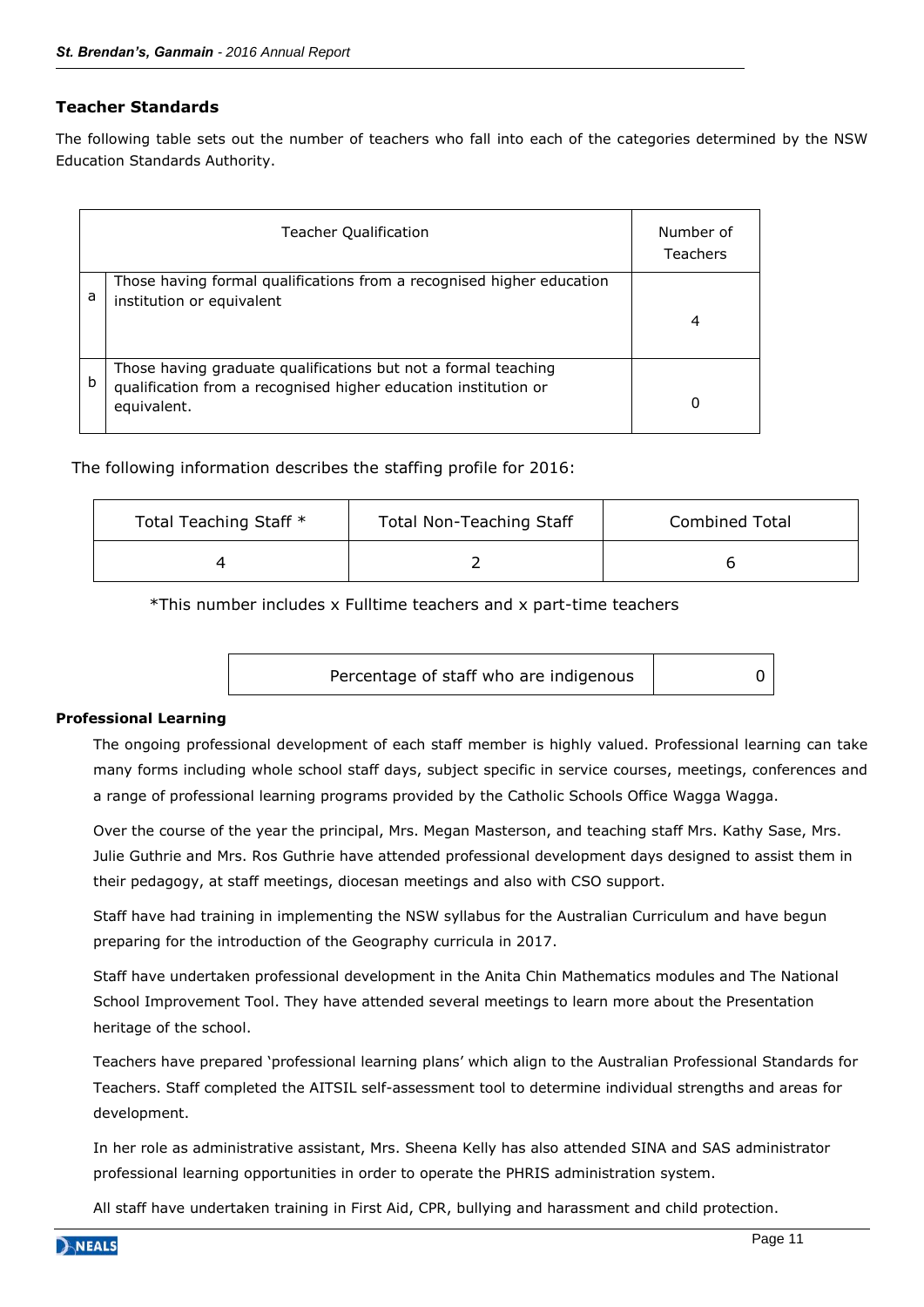# **Section 5: Catholic Life and Religious Education**

**St. Brendan's, Ganmain** is a Catholic systemic school administered and supported by the Catholic Schools Office Wagga Wagga, New South Wales. The school follows the Wagga Wagga Diocesan Religious Education Curriculum, *Sharing Our Story.* 

# **Catholic Heritage**

**St. Brendan's, Ganmain** has deep links with the local community, particularly the Catholic Parish of St. Brendan's. The school plays a vital part in the Ganmain community providing a service to many organisations such as Senior Citizens, Red Cross, CWA and St Vincent de Paul. The school is also connected to nearby towns and hamlets. The school prayer states; "We are a faith filled community, enlivened by Christ and committed to the Church". This commitment is sustained through the work carried out in the school in the broader local setting.

In 2016, we continued to work in mutual support of our parish administrator, Father Justin Darlow. Father Darlow often joined us for whole school Morning Prayer on Mondays and taught in both classes each Thursday morning. Father Darlow also visited informally at other times to spend time with each class and members of staff.

#### **Liturgical Life of the School**

All students who are eligible, receive the sacrament of Reconciliation prior to participation in school Masses. These Masses are usually held on the first Friday of each month, to celebrate the school feast day or holy days of obligation. Students regularly celebrate significant events in the church year by participating in prayer services and liturgies which are held at the school.

Staff work closely with the parish priest in the preparation of students for the sacraments and for liturgies. The sacraments are celebrated in the following years:

Reconciliation – Year 2

Holy Communion – Year 3

Confirmation – Year 5 or 6 on a bi-annual basis. This is conferred by the Bishop on a date set by him.

Our Vision embodies our enduring belief that "St Brendan's School is founded on the person of Jesus Christ and embraces his Gospel and Mission."

We achieve this by being a community of:

**Faith**: Living, celebrating and teaching the Gospel Values.

**Learning**: Actively engaging and collaborating together using explicit teaching of skills and content to develop all learners.

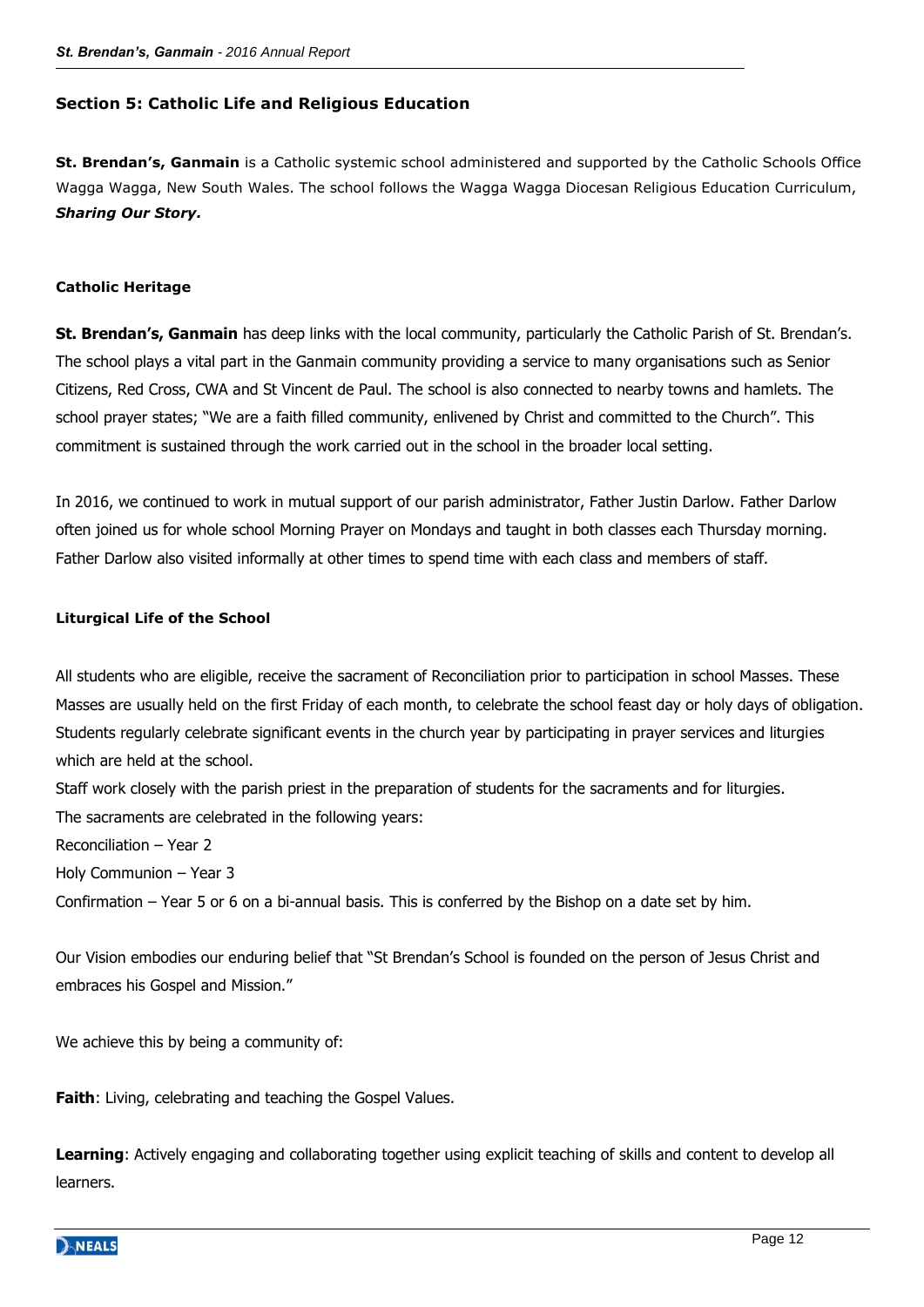**Care**: Building a caring, supportive environment which is inclusive and sensitive to the needs of the community.

**Service**: Encompassing leadership for the wellbeing and benefit of all within the St. Brendan's community.

**Stewardship**: Caring for, connecting with and appreciating creation, people and the natural environment.

#### **Staff and Student Faith Formation**

St. Brendan's was established by the presentation sisters in 1906 and the preservation and understanding of the Presentation charism is a focus of the school. The Faith Story and Witness program is an important way of continuing this tradition.

Student formation - Students are encouraged to be active members of the parish and spend time learning ways this can be done. They regularly visit the church as part of their Religious Education lessons and are supported in their faith journey by committed staff who work closely with parents in this area. Students are involved in a variety of daily prayer experiences which include opportunities for both formal and personal prayer. They learn more about their faith by participation in the Religious Education curriculum.

Staff formation – Staff attend one staff meeting each term with a religious focus. Here they pray, reflect on and discuss elements of their faith. Sometimes these meetings are led by staff from the Catholic Schools Office. Staff are also involved in a staff development day each year which is designed to support the formation of their faith. All staff regularly attend Mass and witness to Christ in their lessons and dealings with those in the school community.

#### **Social Justice**

Students are provided with many opportunities to practise and support leadership in the service of others. This includes reaching out to the marginalised in the community, raising money for those less fortunate than themselves and reflecting on their personal situation. This year students sang for the elderly,

Students raised money for Catholic Mission, Project Compassion and the Cancer council by holding a mission day, a crazy sock day and biggest morning tea.

The school has been involved in wide-ranging service to the local community throughout the year. Students visited the elderly members of the Ganmain Community at the seniors' meals to perform several items for them and to spend time talking with the members. They also entertained the Senior Citizens of Ganmain and surrounding districts on Senior Citizens Day and worked with the community on several occasions. Students performed items and prepared projects for the CWA Day. The school has also been involved in community fundraising and activities for the local Ganmain Show, Coolamon Hospital, Carols in the Park and numerous other charities.

#### **Professional Learning in Catholic Life and Mission**

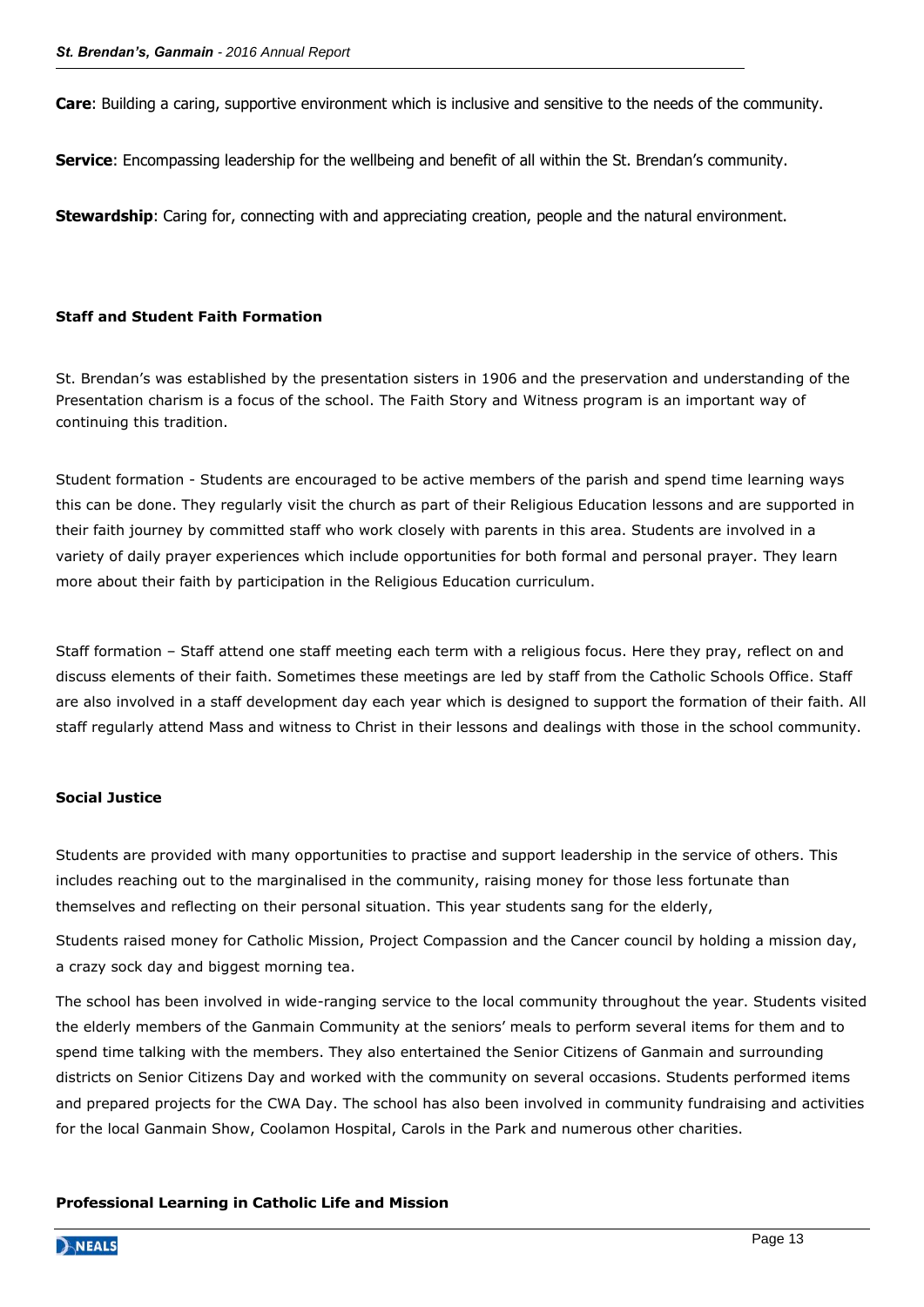The Diocese of Wagga Wagga Catholic Schools Office has established a policy on the [Professional Requirements for](http://web.csoww.catholic.edu.au/LinkClick.aspx?fileticket=2h9bKCfyU5c%3d&tabid=75)  [the Accreditation of Teachers of Religious](http://web.csoww.catholic.edu.au/LinkClick.aspx?fileticket=2h9bKCfyU5c%3d&tabid=75) Education which is implemented by all systemic schools in the Diocese.

#### Category A – Two support staff

Support staff gain 15 hours over 5 years by attending staff meetings and staff development days which have a religious focus.

#### Category B – Three teaching staff

Teaching staff gain 30 hours over 5 years and are provided with opportunities throughout the year to attend Religious Education professional development or to attend retreats such as 'Connections'.

#### Category E – Principal

Mrs Megan Masterson has gained 75 hours over 5 years and is currently studying for her Masters of Theology with the University of Newcastle.

# **Section 6: Curriculum**

The School follows the NSW Education Standards Authority, NSW syllabus for each subject/course offered as required for Registration and Accreditation under the Education Act 1990 (NSW) and implements the associated requirements of the Catholic Schools Office, Wagga Wagga.

General information about the type of courses offered at **St. Brendan's, Ganmain**

Types of support for students eg homework centre, earlybird reading, external competitions,

Students are able to access Mathletics, Spell-o-drome and Reading Eggs online computer programs from home to support the learning at school.

Those students without access to the internet at home are provided with time at school to do this.

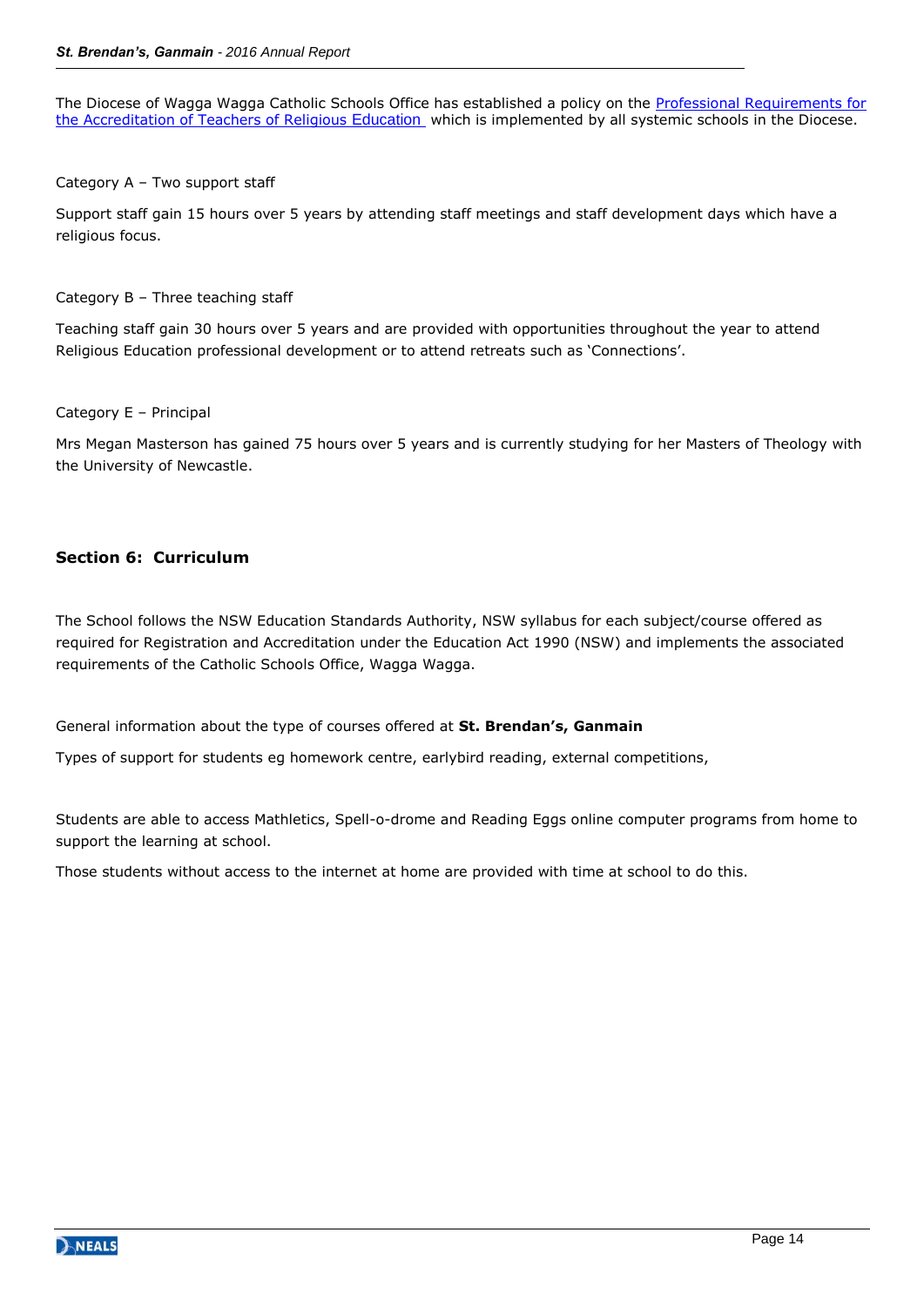# **Section 7: Student Performance in State- Wide Tests and Examinations**

The National Assessment Program – Literacy and Numeracy (NAPLAN) is an annual assessment for students in Years 3, 5, 7 and 9. NAPLAN assessment results provide valuable information about student achievements in literacy and numeracy. An analysis of these results assists school planning and is used to support teaching and learning programs.

The tables below show the percentage of students who achieved particular skill bands in numeracy and the aspects of literacy. The School/ College results shown are compared to students nationally. Literacy is reported in four content strands: Reading, Writing, Spelling, Grammar and Punctuation. Numeracy is reported in the following strands: Number, Measurement and Data, Space, Patterns and Algebra.

| Year 3 | Reading                  | Writing                  | Spelling                 | Grammar &<br>Punctuation | Numeracy                 | Data<br>Measurement<br>Space &<br>Geometry | Number<br>Patterns &<br>Algebra |
|--------|--------------------------|--------------------------|--------------------------|--------------------------|--------------------------|--------------------------------------------|---------------------------------|
| Band 6 | 14.3%                    | 14.3%                    | $\overline{\phantom{a}}$ | 28.6%                    | 14.3%                    | 28.6%                                      | 14.3%                           |
| Band 5 | 42.9%                    | 71.4%                    | 57.1%                    | 28.6%                    | 42.9%                    | 28.6%                                      |                                 |
| Band 4 | 14.3%                    | $\overline{\phantom{a}}$ | 14.3%                    | 28.6%                    | 14.3%                    | 28.6%                                      | 57.1%                           |
| Band 3 | 14.3%                    | 14.3%                    | 28.6%                    | 14.3%                    | 28.6%                    | 14.3%                                      | 28.6%                           |
| Band 2 | 14.3%                    | $\blacksquare$           | $\overline{\phantom{a}}$ | $\overline{\phantom{a}}$ |                          |                                            |                                 |
| Band 1 |                          |                          |                          |                          |                          |                                            |                                 |
|        |                          |                          |                          |                          |                          |                                            |                                 |
| Year 5 | Reading                  | Writing                  | Spelling                 | Grammar &<br>Punctuation | Numeracy                 | Data<br>Measurement<br>Space &<br>Geometry | Number<br>Patterns &<br>Algebra |
| Band 8 |                          |                          |                          |                          |                          |                                            |                                 |
| Band 7 | $\blacksquare$           | $\overline{\phantom{a}}$ | $\overline{\phantom{a}}$ | $\blacksquare$           | $\blacksquare$           | $\blacksquare$                             | $\blacksquare$                  |
| Band 6 | 33.3%                    | $\overline{\phantom{0}}$ | $\overline{\phantom{a}}$ | $\overline{\phantom{a}}$ | $\qquad \qquad -$        | $\qquad \qquad -$                          |                                 |
| Band 5 | $\overline{\phantom{a}}$ | $\overline{\phantom{a}}$ | $\overline{\phantom{a}}$ | 50%                      | $\overline{\phantom{a}}$ | 50%                                        | 50%                             |
| Band 4 | 66.7%                    | 100%                     | 100%                     | 50%                      | 100%                     | 50%                                        |                                 |
| Band 3 |                          |                          |                          |                          |                          |                                            | 50%                             |

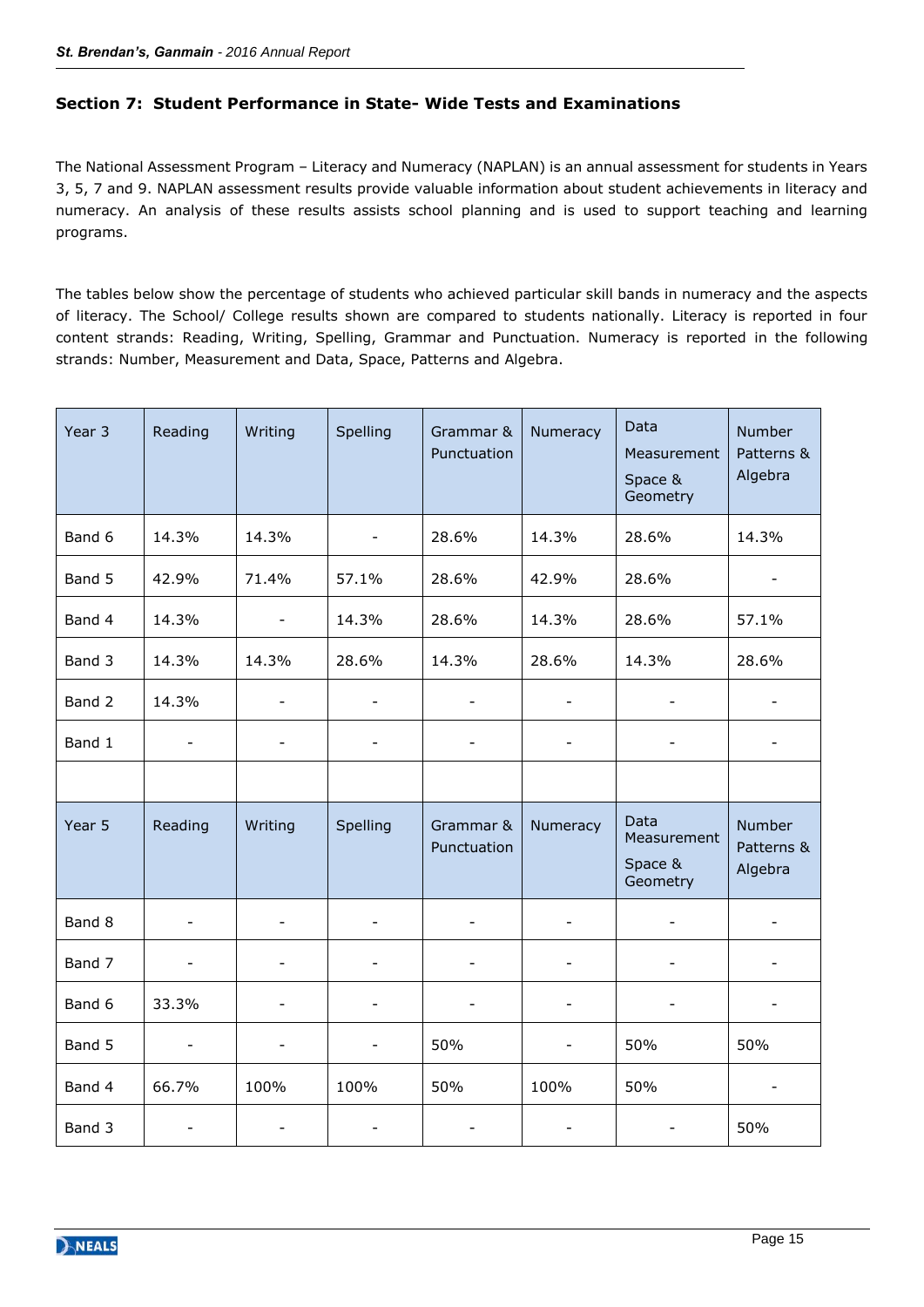#### **Section 8: Pastoral Care and Well Being**

Information here about your school's policy on caring for students under **Pastoral Care/ Academic Care/ Well Being**

Student well being is of paramount importance to the community of St Brendan's. Through the Pastoral Care and Behaviour Policies we aspire to effectively live out our Vision and Mission statement "to be a faith filled community enlivened by Christ and committed to the Church" and to provide a safe environment which will allow for the wholesome development of every child.

The Pastoral Care and Behaviour Policy is an expression of the aims of the school community for the development of positive and productive relationships among its members. It outlines how the school encourages a culture so that most problems are prevented and those that do occur are dealt with constructively.

#### **Discipline Policy**

The School Discipline Policy at St Brendan's Primary School aims to provide a safe, caring and supportive learning and teaching environment. It is based on accepted values and our school vision and mission.

The policy helps students to demonstrate responsible behaviour and a sense of self worth, respect and consideration for the feelings, rights and property of others.

It also aims to maximise opportunities for learning and teaching.

Procedural fairness is used in dealing with all issues. Corporal punishment will not be used at St. Brendan's Primary School.

#### **Anti Bullying Policy**

Students and staff have the right to expect that they will spend the school day free from the fear of bullying, harassment and intimidation.

Anti-bullying is a priority. Bullying is not acceptable in any form. Teachers, students, parents, caregivers and the members of the wider school community have a responsibility to work together to address bullying.

The school has adopted a strong Anti-Bullying policy and supports this with positive programs to enhance social and emotional development.

#### **Initiatives Promoting Respect and Responsibility**

St. Brendan's School is committed to preparing young people for their future by providing an education which is harmonious with the values of the Gospels and the teachings of the Catholic Church. The school's Vision and Mission statement is based on respect for others and the children taking personal responsibility for their actions.

In putting these values into action, the school participated in community based events such as Senior Citizens Week, ANZAC Day, the Ganmain Show and Remembrance Day as well as activities based on being more aware of those in need such as crazy sock day and Mission day.

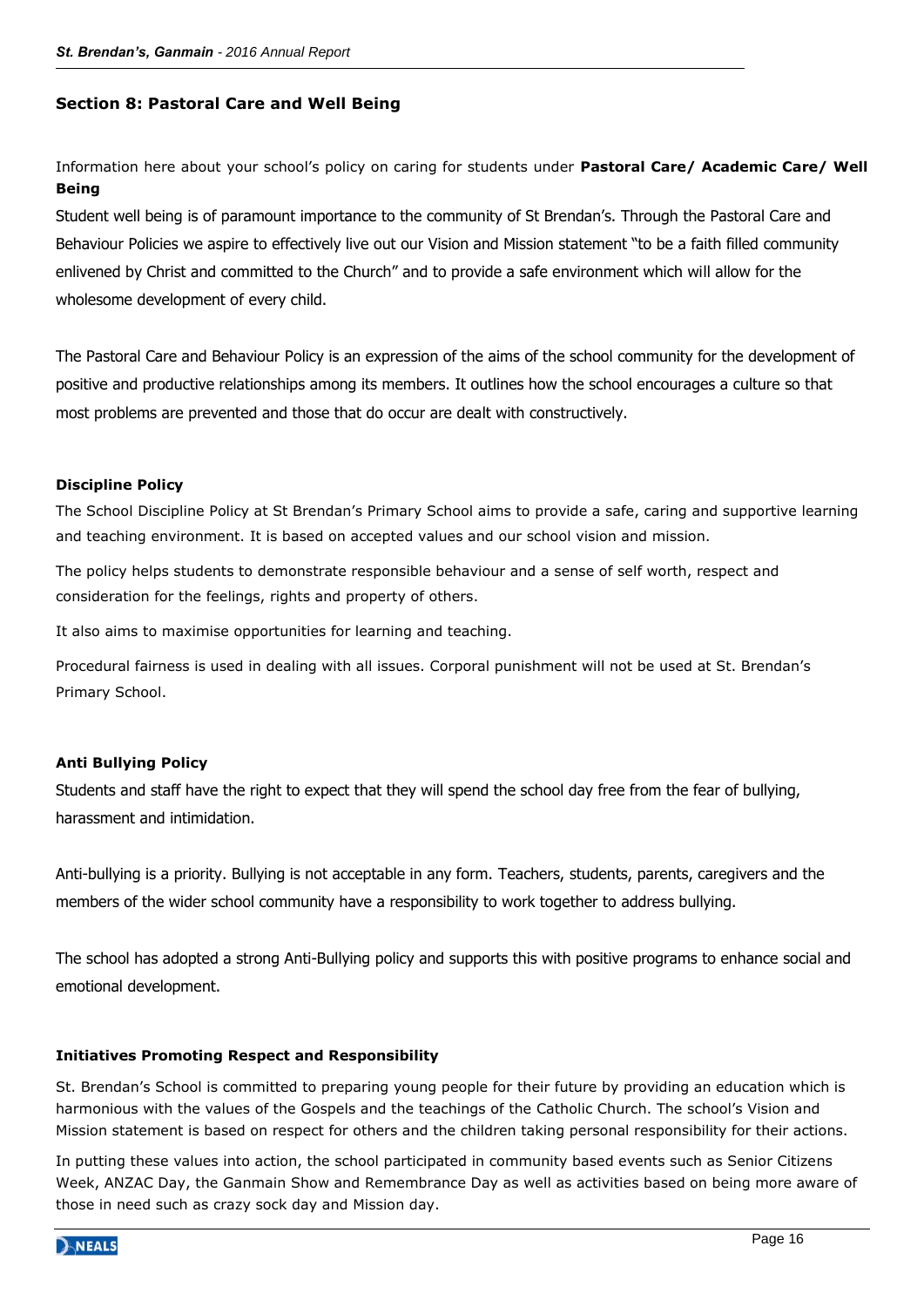The Life Education program is highly valued and supported at St. Brendan's, promoting nutrition, active lifestyle, communication, problem solving, personal health choices and growth development. In keeping our students safe, the school also participated once again in our annual intensive swimming program in which all students benefitted from the life-saving skills being taught.

The school works hard to support new enrolees, especially Kindergarten students. There is an Orientation Day to support the children who are enrolling at our school. The school's transition program was continued this year, where the new Kindergarten children for 2017 spent three full days in the K/1/2 classroom during the second half of Term 4.

In the 'Self and Relationships' units of the PDHPE program, the students have been involved in ongoing experiences about interpersonal relationships, growth and development.

The Year 6 students travelled to Wagga Wagga for a leadership conference this year.

The students at the school were also able to benefit from programs which encourage them to be responsible in the community. This included a visit from the Responsible Pet Education program.

The school celebrated Book Week and participated in the A3 music workshops and concert.

On the sporting field, students represented our school at Deanery and Diocesan levels and students also participated in football and netball carnivals.

# **Complaints and Grievances Resolution Policy**

The Diocese of Wagga Wagga has established a [Complaints and Suggestions Policy](http://web.csoww.catholic.edu.au/LinkClick.aspx?fileticket=qVg8QHtuJbw%3d&tabid=168) which is implemented by all school in the Diocese.

The implementation of this policy is monitored by the Catholic Schools Office.

The school has adopted a proactive approach to resolving complaints and grievances that is based on procedural fairness.

It recognises that parents/caregivers/ and students must have access to processes that allow them to resolve concerns in a supportive and constructive manner.

Parents/students with any matter of concern are encouraged in the first instance to contact their classroom teacher. If the need then arises, contact with the Principal should be made.

The Catholic School Office is contactable if parents feel any school matter is not dealt with to their satisfaction.

# **Workplace Health and Safety**

Each school is required to implement and comply with the Diocesan School System Workplace Health and Safety Management System (WHSMS). This system reflects the current statutory requirements for WHS and complies with the Australian Standard for WHS Management Systems. The WHSMS adopted by the CSO for Wagga Wagga Systemic Schools has been designed to address general health, safety and welfare matters and also to take account of specific issues that apply to school communities. The management system supports the provision of a 'safe and supportive' environment for all students as well as taking into account the health, safety and welfare of staff, visitors and contractors to the school site.

Principals, in consultation with the relevant CSO personnel, are responsible for monitoring the school's compliance with WHS legislation and to implement the management system in keeping with the Catholic Schools Office's Annual WHS Plan. External WHS system audits are conducted across a sample of schools each year to validate the implementation of the management system.

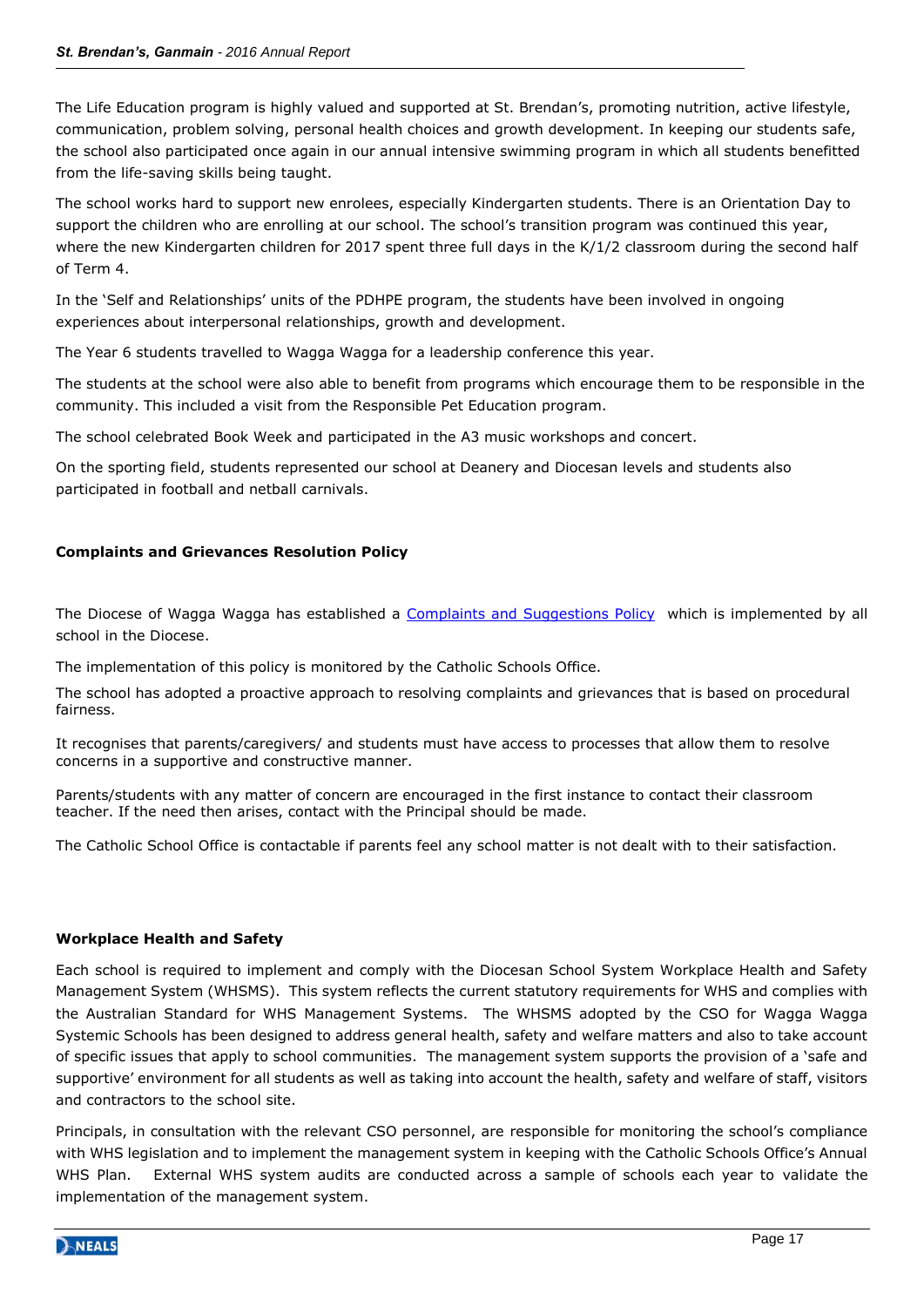# **Section 9: School Review and Improvement**

Each year the **St. Brendan's, Ganmain** develops an Annual Improvement Plan indicating the intended key improvements for student learning outcomes. The Plan is drawn from the Catholic Schools Office Annual Improvement Plan. The school engages in an annual evidence based evaluation of its effectiveness against The National School Improvement Tool, The Australian Professional Standards for Teachers and the Australian Professional Standards for Principals in collaboration with the School Consultant.

# **2016 Annual Improvement Plan – St. Brendan's, Ganmain**

| <b>Strategic Priority</b><br>Area                                  | <b>Improvement Targets</b><br>What do you want to improve?                                                                                                                     | <b>Key Improvement Strategies</b><br>How are you going to improve?<br>What actions are required to progress the<br>improvement target?                                                                                                       | <b>Evidence of Improvement</b><br>How can you demonstrate that an<br>action is complete?<br>What is the evidence or indicators of<br>improvement?                                                                                                                |
|--------------------------------------------------------------------|--------------------------------------------------------------------------------------------------------------------------------------------------------------------------------|----------------------------------------------------------------------------------------------------------------------------------------------------------------------------------------------------------------------------------------------|------------------------------------------------------------------------------------------------------------------------------------------------------------------------------------------------------------------------------------------------------------------|
| <b>Catholic Life &amp;</b><br><b>Mission</b>                       | To increase understanding of the<br>term 'Missionary discipleship'.<br>Increase opportunities for staff to<br>engage in faith formation / prayer /<br>liturgical celebrations. | Use the Core Domain Catholic Life and Mission<br>to rate the school in 4 specific areas.<br>Staff reflection day<br>Use Ritualising the Everyday resource.                                                                                   | Identify areas of weakness and<br>determine actions to be taken in order<br>to progress school to next level. Review<br>to check progress.<br>Staff each responsible for planning staff<br>prayer, Mass or liturgical celebration<br>throughout the year.        |
| <b>Pastoral Care &amp;</b><br><b>Wellbeing</b>                     | To reduce the number of instances of<br>student conflict requiring teacher<br>intervention.                                                                                    | Work with Centacare to build student<br>resilience, social skills and empathy.<br>Staff professional development - restorative<br>practices.                                                                                                 | Less instances of teacher intervention as<br>students articulate and demonstrate<br>new skills to resolve situations and<br>prevent them from escalating.                                                                                                        |
| <b>Student Learning</b><br>& Pedagogy                              | Use the Inquiry Spiral to improve<br>writing skills and results across the<br>school.                                                                                          | Staff to develop a writing rubric in order to<br>track student progress - incorporating Best<br>Start and Literacy continuum.<br>Restructure staff meeting schedule to allow for<br>a dedicated 3 week focus on writing each term.           | Students across the school to improve<br>at least one level on writing rubric as<br>developed by staff.<br>Students in year 3 to achieve a level in<br>writing comparable to the state.<br>Students in year 5 to achieve expected<br>growth in writing - NAPLAN. |
| <b>Strategic</b><br><b>Leadership &amp;</b><br><b>Partnerships</b> | For staff to demonstrate changes to<br>pedagogical practices in a new 21st<br>century learning environment.                                                                    | Professional development provided for new<br>technology.<br>Use CPLC time for staff to plan together and<br>collaborate with staff from other schools.<br>Staff to set smart goals as part of their PLP's<br>designed to bring about change. | Each staff member achieves one smart<br>goal each term and sets a new one.                                                                                                                                                                                       |

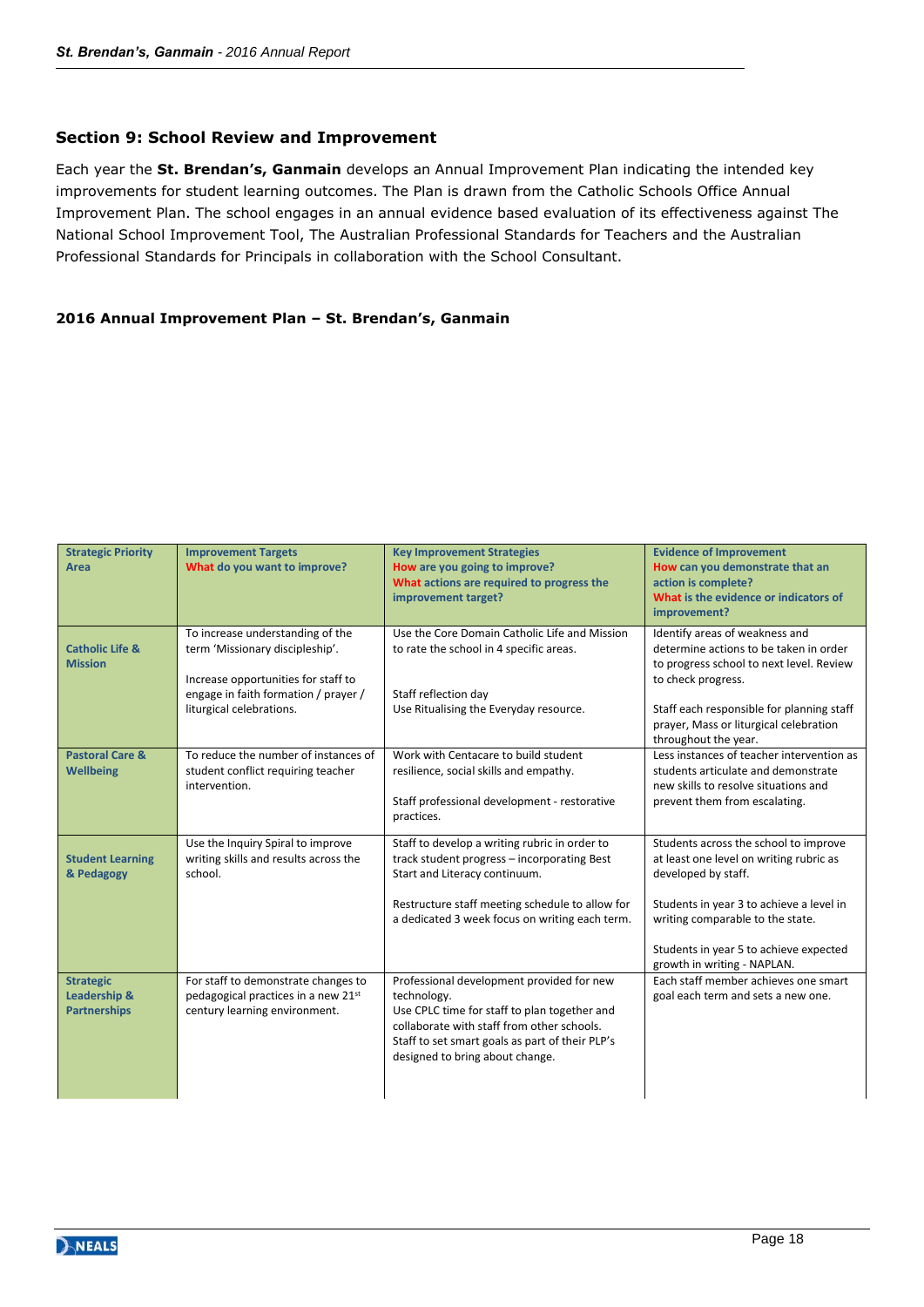# **riority Key Improvements for 2017**

# **2017 Annual Improvement Plan – St. Brendan's, Ganmain**

| <b>Strategic</b><br><b>Priority</b>                      | <b>Strategic Student</b><br><b>Improvement Priorities</b>                                                                                                                                                        | <b>Student</b><br>Improvement                                                                                                              | <b>Implementation Strategies</b>                                                                                                                                                                                                                                                                                                                                                                                                                       | <b>Timelines and</b><br><b>Milestones</b>                                                            | <b>Lead roles</b>                                               | <b>Targeted</b><br><b>Resources</b>                                          | <b>Key Performance</b><br>Indicators/Evidence of                                                                                                                |
|----------------------------------------------------------|------------------------------------------------------------------------------------------------------------------------------------------------------------------------------------------------------------------|--------------------------------------------------------------------------------------------------------------------------------------------|--------------------------------------------------------------------------------------------------------------------------------------------------------------------------------------------------------------------------------------------------------------------------------------------------------------------------------------------------------------------------------------------------------------------------------------------------------|------------------------------------------------------------------------------------------------------|-----------------------------------------------------------------|------------------------------------------------------------------------------|-----------------------------------------------------------------------------------------------------------------------------------------------------------------|
| Area                                                     |                                                                                                                                                                                                                  | Targets for 2017                                                                                                                           |                                                                                                                                                                                                                                                                                                                                                                                                                                                        |                                                                                                      |                                                                 |                                                                              | Improvement                                                                                                                                                     |
| Catholic<br>Life &<br><b>Mission</b>                     | To increase<br>understanding of<br>Missionary<br>$\overline{\phantom{a}}$<br>discipleship<br>$\overline{a}$<br>Presentation<br>history                                                                           | Staff and students to<br>explain their<br>understanding of<br>missionary<br>discipleship and the<br>Presentation history<br>of the school. | Core Domain Catholic Life<br>and Mission.<br>REC - year long PLC<br>experience.<br>Connect with other<br>Presentation schools.<br>Rewrite school prayer                                                                                                                                                                                                                                                                                                | RE staff mtg focus<br>each term<br>Term 1 - prayer<br><b>Celebrate Presentation</b><br>$day - 21/11$ | CSO staff<br>Sr. Anne<br>Susan<br>Miller                        | <b>REC</b> meetings<br><b>NEAA</b><br>membership                             | RE staff meetings<br>Presentation history<br>visible at school.                                                                                                 |
| Pastoral<br>Care &<br><b>Wellbeing</b>                   | Support students<br>experiencing family<br>separation.                                                                                                                                                           |                                                                                                                                            | Weekly wellbeing<br>discussion<br>Seasons for Growth<br>program                                                                                                                                                                                                                                                                                                                                                                                        | Every staff meeting<br>Term 3                                                                        | All staff<br>Megan                                              | Seasons<br>resources                                                         | Students and parents<br>complete post<br>program survey.                                                                                                        |
| <b>Student</b><br><b>Learning</b><br>& Pedagogy          | Improve student<br>outcomes in<br>Mathematics K-6.<br>Development of<br>students as learners<br>through engagement in<br>STEM project.<br>Whole school data<br>analysis and discussion<br>which informs planning | 2017, 2018<br>NAPLAN - 80%<br>students above state<br>Observation checklist<br>- soft skills                                               | Collection and analysis of<br>relevant data each term.<br>Weekly learning<br>conversations focused on<br>STEM and Maths.<br>Targeted Maths initiative<br>Students participation in<br>STEM project                                                                                                                                                                                                                                                     | PAT tests - Nov<br>NAPLAN - term 2<br>STEM - timeline                                                | All staff<br>$CSO$ staff $-$<br>Karen<br>Gardiner<br>University | Expert data<br>analysis - CSO<br>CPLC days<br>together for<br>collaboration. | <b>NAPLAN</b> results<br>Pre and post<br>observation checklists<br>Presentation of STEM<br>project                                                              |
|                                                          | for learning in STEM and<br>Maths.                                                                                                                                                                               |                                                                                                                                            | Professional learning - data<br>literacy                                                                                                                                                                                                                                                                                                                                                                                                               |                                                                                                      |                                                                 |                                                                              |                                                                                                                                                                 |
| <b>Strategic</b><br>Leadership<br>S.<br>Partnership<br>s | Establish a positive<br>learning culture with<br>parents as partners.                                                                                                                                            | Improved attitude to<br>learning and respect<br>for others,<br>particularly school<br>staff                                                | Staff development -<br>1.<br>affirmation and<br>understanding of<br>Kids matter program.<br>Survey of parental<br>attitudes towards<br>school prior to Kids<br>Matter<br>implementation<br>3 x parent workshops<br>Staff meeting-<br>feedback, post<br>survey unpack,<br>Where to next?<br>2.<br>Three way interviews<br>- goal setting<br>Opportunities for<br>3.<br>parental involvement<br>4.<br>Social media<br>5.<br>CSPA - newsletter<br>inserts | Term 1, Week 1<br>Term 1, Week 2<br>Term 1, Week 4, 6, 8<br>Term 1, Week 10                          | Megan<br>Sharee<br>Staff<br>parents                             | Sharee<br>Kids matter<br>program<br>survey                                   | Improved post test<br>comments<br>More parents involved<br>in their child's<br>education.<br>Observable positive<br>relationships between<br>parents and staff. |

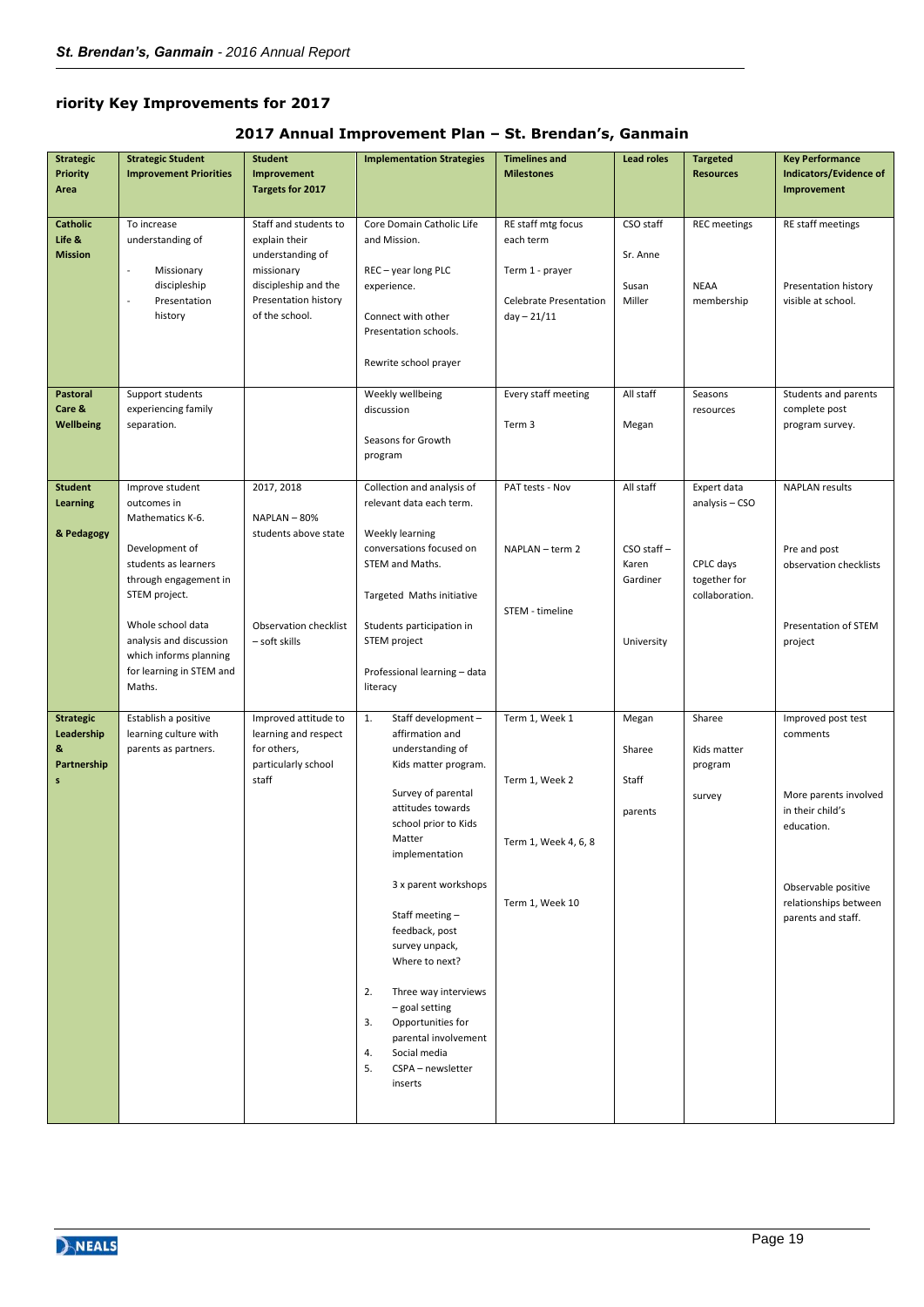# **Section 10: Parent, Student and Teacher Satisfaction**

# **Parent Participation**

Parents are the primary educators of their children and are always welcome at **St. Brendan's, Ganmain**. The opinions and ideas of parents, students and teachers are valued and sought. Their suggestions are incorporated into planning for and achieving improved outcomes for students. This year **St. Brendan's, Ganmain** has used a variety of processes to gain information about the level of satisfaction with **St. Brendan's, Ganmain** from parents, students and teachers.

St. Brendan's School Council comprises parent representatives, Parish Priest and the Principal. They meet monthly to provide advice to the Principal on matters of policy relating to the wellbeing and direction of the school and to support the organisation of the school through promotion, fundraising and budgeting.

The school has a high degree of parental involvement and provide support via working bees, fundraising activities, catering, attendance at school functions and assistance in a variety of other areas. Communication between home and school is essential and encouraged.

Staff meet formally once per week and informally on many occasions during the week. This time allows for collaboration, planning and working together as a team.

Self-assessment, student surveys and learning conversations are carried out in various forms over the year to determine student interactions, perceptions, understandings and needs.

# **Parent Satisfaction**

| <b>Highly Satisfied</b> | <b>Satisfied</b> | <b>Dissatisfied</b> |
|-------------------------|------------------|---------------------|
| 60%                     | 40%              | $\blacksquare$      |

#### **Student Satisfaction**

| <b>Highly Satisfied</b> | <b>Satisfied</b> | <b>Dissatisfied</b>      |
|-------------------------|------------------|--------------------------|
| 40%                     | 60%              | $\overline{\phantom{0}}$ |

#### **Teacher Satisfaction**

| <b>Highly Satisfied</b> | <b>Satisfied</b> | <b>Dissatisfied</b> |
|-------------------------|------------------|---------------------|
| 80%                     | 20%              |                     |